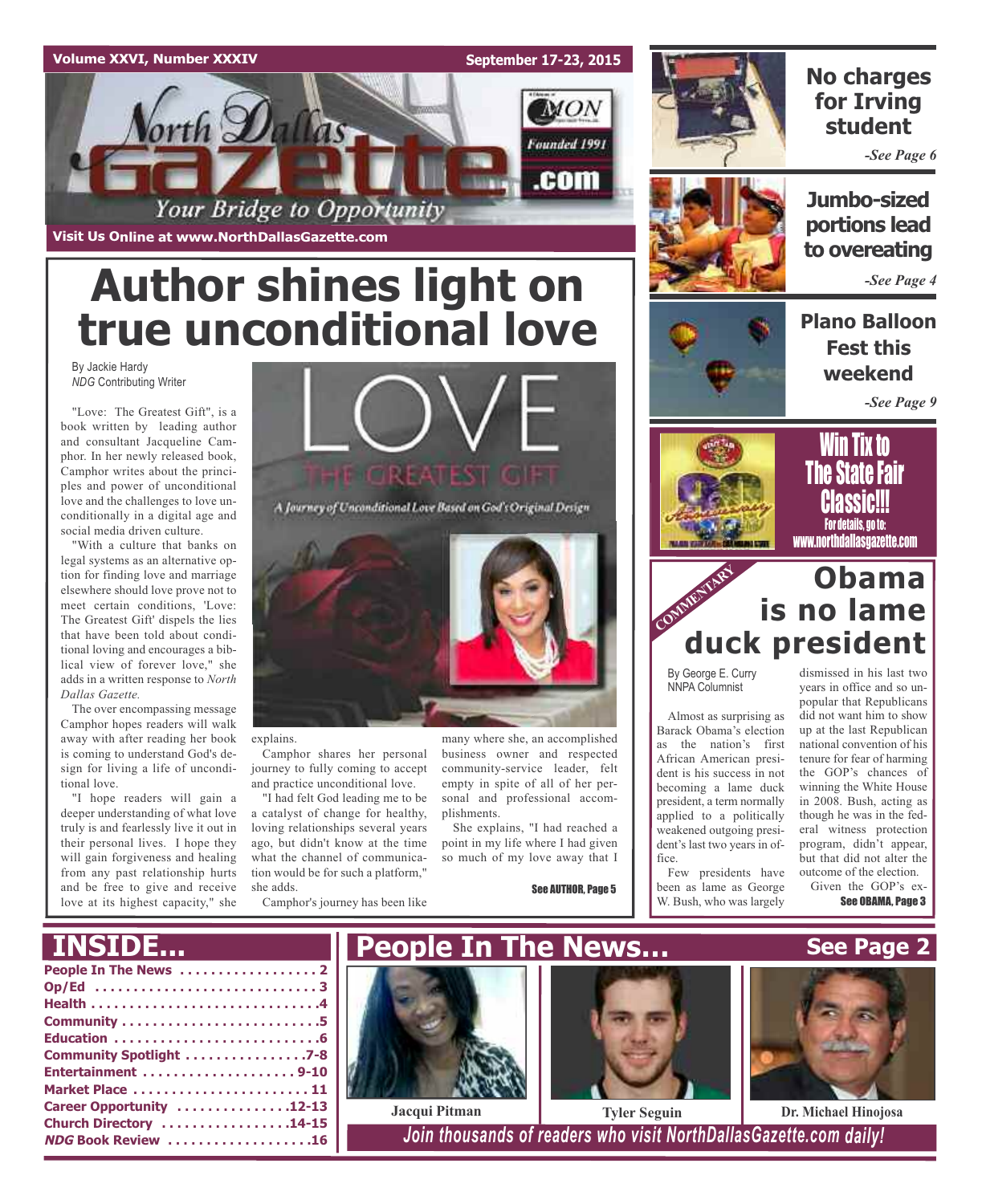# **Jacqui Pitman**

Burbank, CA - Veteran television casting director Jacqui Pitman is a true powerhouse in the reality TV world when it comes to finding the right talent for some of TV's hottest shows.

Most recently, her agency, Pitman Casting Inc., has been selected by Screaming Flea Productions, the producers of the critically acclaimed television series "Hoarders," to conduct a nationwide casting search for a new groundbreaking television series which asks "Were you born into the wrong race?" Pitman is in search

# **Tyler Seguin**

Klyde Warren Park announced this week the judges for Park & Palate's signature Friday event, Down to the Roots, will be Amanda Freitag, Food Network star and cookbook author; Patricia Sharpe, restaurant critic for Texas Monthly; and Tyler Seguin, NHL All-Star and current Dallas Stars player.

"We are thrilled to see such a talented group of people come together to support Klyde Warren Park and to ensure that Park & Palate is a truly fun and memorable event," said Erika White, VP of events and programs at



of people who genuinely feel they were born into the wrong racial group. Selected parties, who truly believe they have been misidentified racially, will appear on the thought provoking series airing on a

major cable network. Screaming Flea Productions, one of the country's leading producers of nonfiction programming, will produce the series.

The casting call, which is open to all nationalities, is a particularly sensitive one in light of recent current events.

Both Rachel Dolezal, the former president of a local NAACP chapter and Shaun King, a prominent leader in the Black Lives Matter movement, have instigated far reaching conversation and made mainstream news headlines with unresolved issues concerning racial ambiguity. Both parties

her book, which is scheduled to be released later this have been accused of masquerading as African American.

Interested persons of all races, who are experiencing a racial identity crisis, should apply by Friday, September 25, 2015 at https://pitmancastinginc.for mstack.com/forms/race\_pro ject or call 818-666-3606 for more details.

"The conversation of race has become an increasingly hot topic in the US and abroad," asserts Pitman. "With the outing of Rachel Dolezal, more and more people have come forward with claims that they too are experiencing a similar kind of racial identity phenome-

Stanley Cup Champion known as a philanthropist and outdoorsman, driving him to give back during Klyde Warren Park's inaugural fundraising event.

Patricia Sharpe, the third judge for Down to the Roots, grew up inAustin, Texas and holds a master's degree in English from the University of Texas at Austin. After working as a teacher and at the Texas Historical Commission, she joined the staff of Texas Monthly in 1974 where she has remained reviewing restaurants in her column Pat's Pick in addition to contributing to Gourmet, BonAppétit, Saveur, and the New York Times.

non.

It is our hope that this project will give a face and a greater understanding to those who feel like they were born in the wrong skin and until now have been too afraid to admit it.

Our intention is that the show will garner a better acceptance of people who feel unable to live an authentic life as who they believe they really are, despite what society might dictate."

Pitman Casting, a full service, reality television casting company, has provided talent for some of TV's hottest shows, including Syfy's "Face Off," Spike's "Framework, "

The voice of Park & Palate, Scott Murray, has more than 35 years of experience as a multi-Emmy-Award-winning broadcast journalist and TV/radio host, in addition to emceeing live events and galas in the Dallas-Fort Worth area. Murray is currently the host of the weekly TV program, Conversations with Scott Murray on KTXD-TV and host of The Scott Murray Show on KLIF 570 Radio. Murray stays active in the North Texas community as a volunteer, serving on the board/advisory boards of many children's, civic, charitable and non-profit organizations, now able to add the

"VH1's "Naked Dating," Bravo's "Who Wants to be a Supermodel?" and Discovery's "Dual Survival."

For 18 years, Screaming Flea Productions has been creating content with a list of hits that includes not only A&E's "Hoarders" but also "Sell This House," "The Legend of Mick Dodge" on the National Geographic Channel, Oxygen's "My Shopping Addiction," and "Biography" on Bio.

For additional information, contact Pitman Casting at pitmancasting.com/, via email at Race@pitmancasting.com or call 818-666- 3606.

Woodall Rodgers Park Foundation to his roster of deserving charities.

Popular roots-rock group, Paul Thorn Band will provide entertainment during Down to the Roots. Thorn and his faithful band who have been together more than 20 years create a funky sound, intertwining drum, keyboard, and slinky guitar lines under his playful banter – perfect for the evening filled with comfort foods and cocktail tastings.

DJ Lucy Wrubel, a worldtraveled DJ based in Dallas and named "One of the Top Ten DJs in Dallas" by D

See FREITAG, Page 16

# **Dr. Michael Hinojosa**

end!"

The Dallas Independent School District Board of Trustees (Dallas ISD) has named Dr. Michael Hinojosa as the lone finalist to serve as superintendent of schools.

The Trustees will now wait 21 days as required by law before making the appointment final. Hinojosa will continue serving as interim superintendent of Dallas ISD during that time.

"Our board is pleased to have Dr. Hinojosa back in a permanent capacity. In just a brief time since his return, he has proven to be the steady and experienced hand needed to guide Dallas ISD," said Board President Eric Cowan. "Dr. Hinojosa is committed to working with the Trustees as we



work to graduate students that are college and career ready. We have much work to do, and we are all ready to get started."

Hinojosa previously served as Dallas ISD superintendent from 2005–2011. During that time, the district graduation rate improved five consecutive years, voters approved a \$1.35 billion

bond program, and the district opened several new schools, including Trinidad "Trini" Garza Early College High School, New Tech High School at A. Maceo Smith, and the Barack Obama Male Leadership Academy. In addition, Hinojosa worked with the board to lay the foundation for the district's new teacher evaluation system that later became the Teacher Excellence Initiative.

"I am honored and excited to work alongside the talented leadership team, school leaders, and teachers as we work to prepare all students to be college and career ready," Hinojosa said. "We will continue toward making Dallas ISD a premier urban school system."

"We are pleased to hear

that trustees have chosen Mr. Hinojosa to lead DISD," said Monica Lindsey, education campaign leader with Texas Organizing Project. "As an organization committed to working with parents and students to improve our schools, especially those in greatest need, we look forward to working with him to make this happen.

"What we need most right now is a leader who sees parents and students as partners in crafting and implementing proven policy solutions, such as community schools. Also, we must examine and fix failed policies that have led to high teacher and principal turnover. Schools need stability to flourish. Hopefully, Mr. Hinojosa will bring that to DISD."



*2 | September 17-23, 2015 | North Dallas Gazette*

*For the 411 in the community, go to www.northdallasgazette.com*

Klyde Warren Park. "We can't wait for the big weekmonth, The Chef Next Door: A Pro Chef's Recipes for Fun, Fearless Home Cooking. Freitag, one of New York's most celebrated chefs, is a judge of Food Network's Choppedas well as the co-host, alongside Ty Pennington, of American Diner Revival. Freitag's book will be available for purchase and to be signed during the Grand Tasting on

In addition to participating as a judge in Down to the Roots on Friday night, Amanda Freitag will also host the very first signing of Saturday afternoon. Freitag will judge Friday's Down to the Roots event along with popular Dallas Stars player, Tyler Seguin. Seguin is a Canadian professional ice hockey player and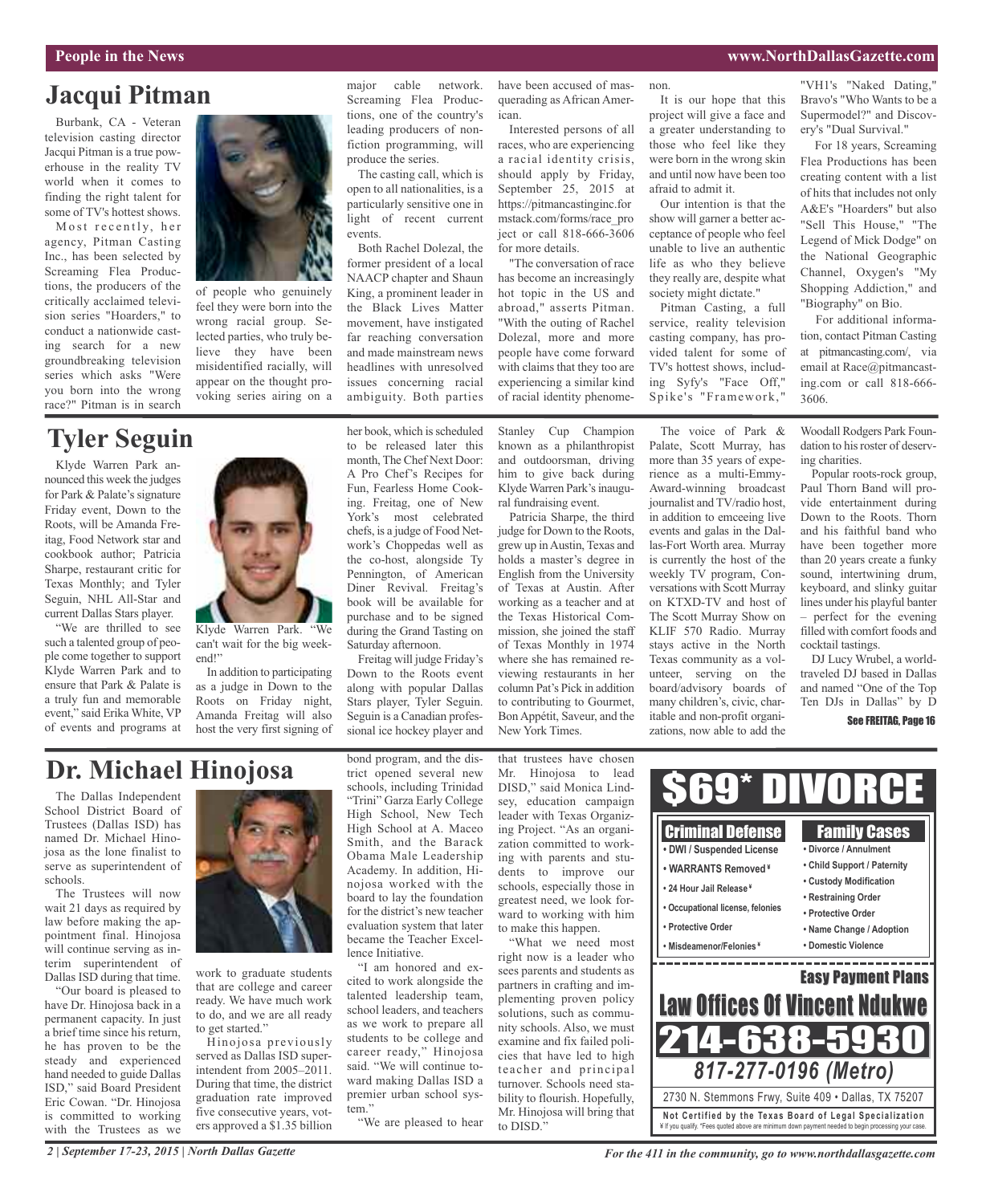## **www.NorthDallasGazette.com Op-Ed**





*North Dallas Gazette assumes no responsibility for unsolicited material and reserves the right to edit and make appropriate revisions.*

# *"Do what you say you are*

# *going to do ... when you say you are going to do it.*

**Publisher's Office:** publisher@northdallasgazette.com

**Sales Department:** marketing@northdallasgazette.com

## **Editorial Department:**

editor@northdallasgazette.com

## **Online:**

www.NorthDallasGazette.com www.twitter.com/NDGEditor www.facebook.com/NorthDallasGazette www.pinterest.com/NDallasGazette

# STAFF

**Chairman Emeritus** *Jim Bochum 1933 – 2009*

**Published By** *Minority Opportunity News, Inc.*

> **Web Master** *Todd Jones*

**Special Projects Manager** *Edward Dewayne "Preacher Boy" Gibson, Jr. James C. Allen*

**Community Marketing** *Nina Garcia Sonja Washington*

**Religious/ Marketing Editor** *Shirley Demus Tarpley*

## **Advisory Board:**

*John Dudley Myrtle Hightower Fred Moses Annie Dickson Cecil Starks Willie Wattley Coty Rodriguez-Anderson B. J. Williams Denise Upchurch Barbara Simpkins, ADVISORY BOARD SECRETARY*

**VP of Digital Marketing and Entertainment** *Jessica Brewer*

**Editor** *Ruth Ferguson*

#### **Contributing Writers** *Jackie Hardy LaRoyce Jones Ivy N. McQuain Tamarind Phinisee Terri Schlichenmeyer Nicole Scott*

#### **Editorial Writers** *Ivy N. McQuain Ruth Ferguson Nicole Scott*

**Production** *David Wilfong*

## **Advisory Board Committees:**

*Public Relations Planning and Implementation* Cecil Starks, CHAIRPERSON

*Business Growth Referral* John Dudley, CHAIRPERSON

*Program Policy Development* Annie Dickson, Chairper

*Quality Assurance* Myrtle Hightower, CHAIRPERSON Coty Rodriguez

*The North Dallas Gazette, formerly Minority Opportunity News, was founded in July 1991, by Mr.Jim Bochum and Mr.Thurman R. Jones. North Dallas Gazette is a wholly owned subsidairy of Minority Opportunity News, Inc.*

# **Trump attacks immigrants of color**

By Bill Fletcher, Jr. NNPA Columnist

I want to address this column quite explicitly to African Americans. If you are not African American, please feel free to read this, however. When you hear Donald Trump wail against immigrants, I hope that you understand that he is also talking about you.

I realize that many African Americans – too many, as far as I am concerned – believe that immigrants from Asia and Latin America are the source of our economic problems.

# **OBAMA,** continued from Page <sup>1</sup>

treme hostility toward Obama – with the open declaration by now-Senate Majority Leader Mitch Mc-Connell [R-Kentucky] that his sole objective was to make Obama a one-term president – many expected Obama to be impotent as he limps out of office next year.

But they were in for a surprise as Obama transformed his campaign motto of "Yes, we can" to "Yes, we did.'

In the last year alone, Obama commuted the sentences of 46 prisoners incarcerated for nonviolent crimes, most of them drug related. He restored diplomatic relations with Cuba after a 50-year standoff, with each country reopening its embassy. President Obama issued an executive order allowing the parents of children born in the U.S. to remain in this country. He extended abortion coverage to Peace Corps volunteers who became pregnant as a result of rape, incest or life endangerment. And his administration raised the qualification for receiving overtime pay from \$23,660 to \$50,440.

Obama scored a major victory when, in the face of heated Republican opposition, he joined five other world leaders in curbing Iran's nuclear program. Practically all of the Republicans running for president

They are not, but I will get to that in a moment. What is more urgent, however, is that we appreciate that what Trump and others are doing is not really crusading against immigrants but crusading against people of color.

Let's think about this for a moment. Trump attacks Mexicans, quite explicitly, suggesting that they are bringing crime to the U.S. Well, the facts prove otherwise. Immigrants, legal or undocumented, are less likely to be criminals. But let's stick with this for a moment. If, for the sake of

> ports The Iran Deal When Its Terms Are Explained

and their echo chamber, Fox News, have misrepresented the terms of the deal. MediaMatters, the media watchdog group, provides extensive documentation in debunking myths created by conservative detractors. Among the myths:

**MYTH:** Iran Deal Makes The U.S. And Israel Less Safe

**FACT:** Experts Laud 'Excellent' Deal That Deprives Iran Of Pathways To Build Bomb

**MYTH:** Deal Will Allow Iran To Have A Nuclear Weapon After It Expires

**FACT:** Iran Is 'Permanently' Bound By Curbs On Ability To Obtain Nuclear Weapon, Even After Some Provisions Expire

**MYTH:** Sanctions Relief Will Greatly Increase Iran's Ability To Fund Terrorism

**FACT:** Experts Believe Iran Will Use Sanction Relief To Restart Economy, Say Terrorists Would Benefit More From Rejection Of Deal

**MYTH:** Secret Side Deal Allows Iran To Inspect Itself

**FACT:** Side Deal Concerns Only Past Activity At One Site — IAEA Has Ability To Ensure Iran's Full Compliance With Long-Term Deal

**MYTH:** Most Americans Don't Support Terms Of Iran Deal

**FACT:** Majority Sup-

argument, Trump wanted to make a case against immigrants, why does he not once mention Russians? The Russian mafia is known to be among the most dangerous criminal outfits in the U.S.A. So, if we are talking about immigrants bringing in crime, why not the Russians?

There is a very simple reason. The issue with immigrants, for people such as Trump, is not that they are immigrants but that they are immigrants of color. There is a fear among a section of the White population that the U.S. will soon cease to

Criticism of Obama by conservatives was not unexpected. But Nobel Prizewinning economist Paul Krugman explains, "There's a different story on the left, where you now find a significant number of critics decrying Obama as, to quote Cornel West, someone who 'posed as a progressive and turned out to be counterfeit.'They're outraged that Wall Street hasn't been punished, that income inequality remains so high, that 'neoliberal' economic policies are still in place." But given Republican opposition to less ambitious goals presented by Obama, Krugman argues that Obama would have no success trying to advance such

progressive ideals.

Krugman wrote recently in Rolling Stone magazine: "Despite bitter opposition, despite having come close to self-inflicted disaster, Obama has emerged as one of the most consequential and, yes, successful presidents in American history. "His health reform is imperfect but still a huge step forward – and it's working better than anyone expected. Financial reform fell far short of what should have happened, but it's much more effective than you'd think. Economic management has been halfcrippled by Republican obstruction, but has nonethebe a predominantly White country and that all hell will break loose. For completely opportunistic reasons they want to enlist you – African Americans – in this battle against immigrants of color.

It does not stop with immigrants of color. Trump is the person who would not let go of his "birther" allegations that President Barack Obama was, allegedly, not born here. This was aimed at suggesting that an African American could not be a legitimate president. Trump continued

#### See TRUMP, Page 13

less been much better than in other advanced countries. And environmental policy is starting to look like it could be a major legacy."

In a speech last October at Northwestern University, President Obama said he is proud of his accomplishments. He said, "When I took office, businesses were laying off 800,000 Americans a month. Today, our businesses are hiring 200,000 Americans a month. The unemployment rate has come down from a high of 10 percent in 2009, to 6.1 percent today. Over the past four and a half years, our businesses have created 10 million new jobs; this is the longest uninterrupted stretch of private sector job creation in our history.

"Think about that…Right now, there are more job openings than at any time since 2001. All told, the United States has put more people back to work than Europe, Japan, and every other advanced economy combined."

From January 2009 to April, Black unemployment had declined from 12.7 percent to 9.6 percent, a decrease of 3.1 percent. Not ideal, but not lame.

*George E. Curry, former editor-in-chief of Emerge magazine, is editor-in-chief of the National Newspaper Publishers Association News Service (NNPA) and BlackPressUSA.com.*

For the 411 in the community, go to www.northdallasgazette.com September 17-23, 2015 | North Dallas Gazette | 3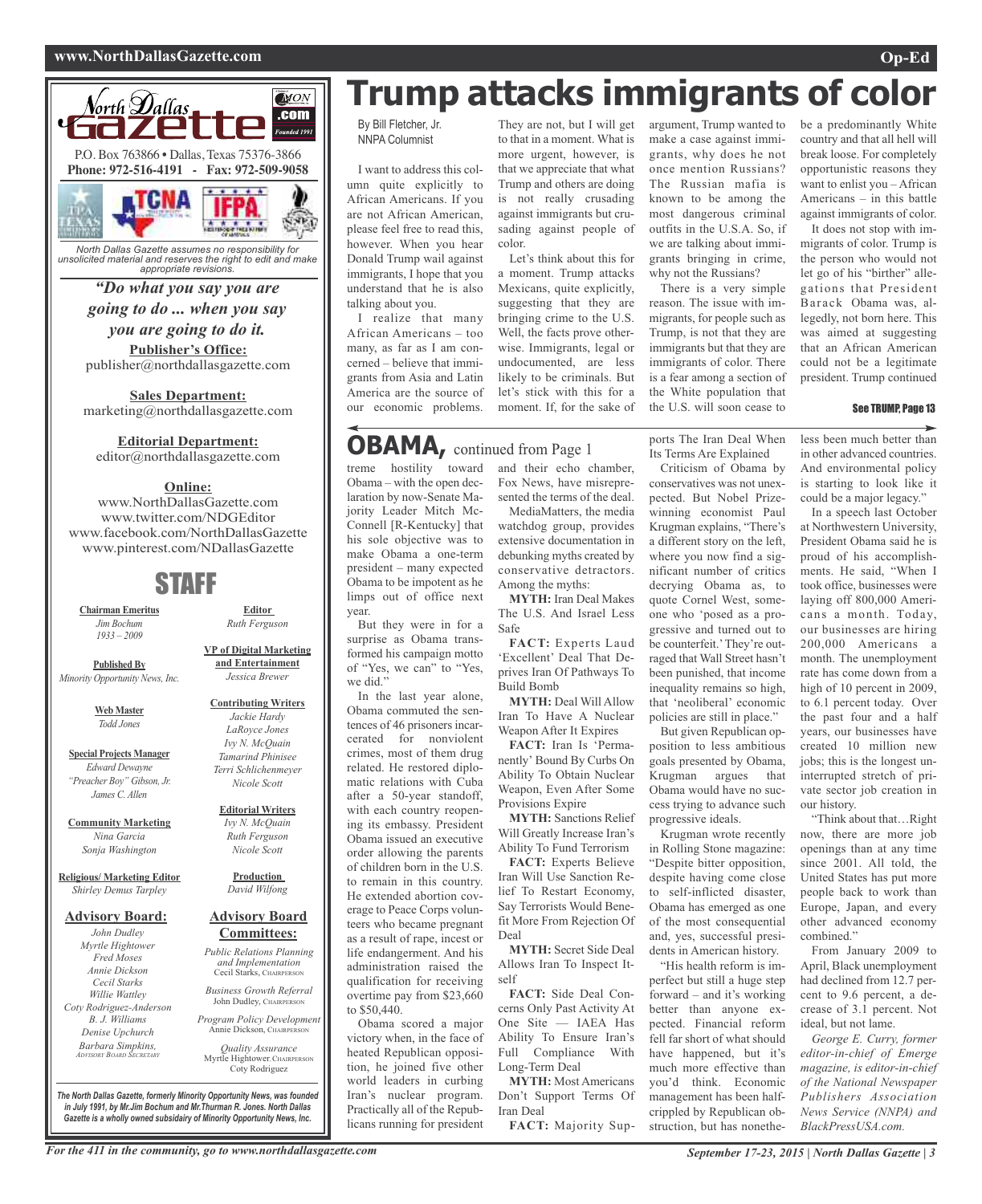# **Jumbo portions lead to overeating, study confirms** Researchers recommend curbs on size, availability of fattening foods

## By Elizabeth Dallas

(HealthDay News) -- Larger portions and oversized tableware do contribute to overeating, a new study reports.

Eliminating jumbo servings of foods and beverages could reduce caloric intake among Americans by 29 percent, British researchers found.

"Helping people to avoid 'overserving' themselves or others with larger portions of food or drink by reducing their size, availability and appeal in shops, restaurants and in the home, is likely to be a good way of helping lots of people to reduce their risk of overeating," said the study's co-leader, Dr. Gareth Hollands, a behavior and health researcher at the University of Cam-



bridge.

Until now, the evidence for this effect has been fragmented, so the overall picture has been unclear, Hollands said in a university news release.

"There has also been a tendency to portray personal characteristics like being overweight or a lack of self-control as the main reason people overeat," he added.

It has long been known that overeating leads to obesity, increasing your risk for serious chronic health issues, including heart disease, diabetes and cancer.

The researchers analyzed the results of 61 high-quality studies involving more than 6,700 participants. The study, published Sept. 14 in the Cochrane Database of Systematic Reviews, found that people routinely offered larger portion sizes consistently ate more food and drank more non-alcoholic beverages.

This effect didn't vary much between men and women or by body mass index (a measure used to assess a healthy weight), the study authors said.

With improved portion control, daily energy consumed from food among U.S. adults would drop 22 to 29 percent (up to 527 calories a day), the investigators determined.

But new legislation and marketing tactics may be needed to help bring about significant reductions in food consumption, the study suggested.

Potential actions the study authors recommend include setting limits on the serving sizes of high-calorie foods and drinks -- such as desserts and sugary beverages -- and restricting the size of plates, bowls, utensils and glasses.

Putting large servings farther back on shelves, wrapping individual portions or visually indicating singleserving sizes might also help curb overeating, the study suggested.

The researchers also recommend restricting "bargain" pricing of fattening foods sold in larger portions or bulk sizes.

But how much such steps might help in the long-term remains to be seen, as the study doesn't prove that downsizing portions and packages will translate to

slimmer people.

"With the notable exception of directly controlling the sizes of the foods people consume, reliable evidence as to the effectiveness of specific actions to reduce the size, availability or appeal of larger-sized food portions is currently lacking and urgently needed," said Hollands.

He and study co-leader Ian Shemilt said they hope the current findings will spark a discussion on how these proposed changes can be implemented.

"At the moment, it is all too easy -- and often better value for money -- for us to eat or drink too much," said Shemilt in the news release.

*SOURCE: University of Cambridge, news release, Sept. 14, 2015*

# **Parkland screens over 150,000 patients for suicide risk in 2015**

Did you know that in the United States 50 percent more people die by suicide each year than by homicide? Suicide risk may go unrecognized in individuals who present to hospitals for treatment of non-psychiatric issues. But when suicidal intent or risk is detected early, lives can be saved.

September 7 through September 13 is National Suicide Prevention Week, a time to raise awareness that suicide is the 10th leading cause of death in the United States with one suicide occurring on average every 12.8 minutes. This year's theme is "Preventing Suicide: Reaching Out and Saving Lives.'

At Parkland Health & Hospital System, officials recognize that every day provides an opportunity to identify, intervene and help save the lives of individuals with mental health problems that can trigger suicide attempts. To ensure that all patients receive mental health counseling they may need regardless of the reason for their visit to a Parkland provider, this year Parkland launched a unique

Suicide Risk Screening program.

The program is the first of its type in the nation, according to Kimberly Roaten, PhD, Director of Quality for Safety, Education and Implementation, Department of Psychiatry at Parkland and Associate Professor of Psychiatry at The University of Texas Southwestern Medical Center. A clinical psychologist working with Parkland patients, Dr. Roaten is one of the leaders who developed the new program.

"The Joint Commission requires healthcare providers screen all patients with psychological problems for suicide risk," Dr. Roaten stated. "But we believe it's important to screen everyone because some of this risk may go undetected in a patient who presents for treatment of non-psychiatric symptoms."

In 2014 Parkland dedicated the resources needed to make this possible, which included hiring 12 psychiatric social workers, selecting a standardized and validated suicide screening instrument, building an algo-

rithm in the electronic health record that triggers the appropriate clinical intervention depending on the patient's answers to a few simple questions, and training all nursing staff to implement the program.

According to Celeste Johnson, DNP, APRN, PMH CNS, Director of Nursing, Psychiatric Services at Parkland, "We implemented suicide risk screening with all Emergency Department patients and hospital inpatients in February 2015. In late May, we transitioned from the previous screening program to the standardized suicide risk screening at all Parkland Community Oriented Primary Care health centers and also at the Correctional Health division for all inmates at the Dallas County Jail. Our goal is to screen every patient using proven screening tools that can help us save lives."

To date, Parkland has screened more than 100,000 patient encounters at the hospital and Emergency Department, and more than 50,000 patient visits in outpatient settings. Parkland

uses the Columbia Suicide Severity Rating Scale (C-SSRS), a validated screening tool, with adults 18 and over and the ASQ (Ask Suicide Screening Questionnaire) with 12- to17-yearolds.

The Parkland algorithm sorts patients into three suicide risk categories based on their answers to the screening questions: no risk identified, moderate risk identified and high risk identified. Those at high risk are immediately placed under one-to-one supervision, suicide precautions are implemented and an evaluation by a behavioral health clinician is initiated. Patients at moderate risk are automatically referred to a psychiatric social worker and usually are seen during the same visit. If a patient chooses not to speak with a psychiatric social worker during the visit, they will receive a follow-up phone call to provide additional support and resources.

Patients may come in with a sprained ankle or sore throat, but if their suicide risk screening shows that they are at moderate risk, Parkland's clinical algorithm immediately alerts a member of the behavioral health team to come and speak with them. Before discharge, both moderate and high risk patients also are given information about suicide warning signs, suicide crisis center hotline numbers, and Dallas County community mental

health resources.

Because suicide is the second leading cause of death among 15- to 24-yearolds, Parkland has recognized the need for screening youth as well as adults.

"Little data is available about the predictive validity of tools for screening children and adolescents," Dr.

See PARKLAND, Page 13

**TISEO PAVING COMPANY** 419 E. Hwy. 80, Mesquite, TX 75150 Tel: (972) 289-0723 Fax (972) 216-5637

www.tiseopaving.com

Performing Concrete Street Paving in the Metroplex Area We Accept Subcontracting Bids For All Public Works Projects in the Dallas Area. We Are Accepting Applications for Concrete Mixer Drivers and Heavy Equip-

ment Mechanics

**Equal Opportunity Employer**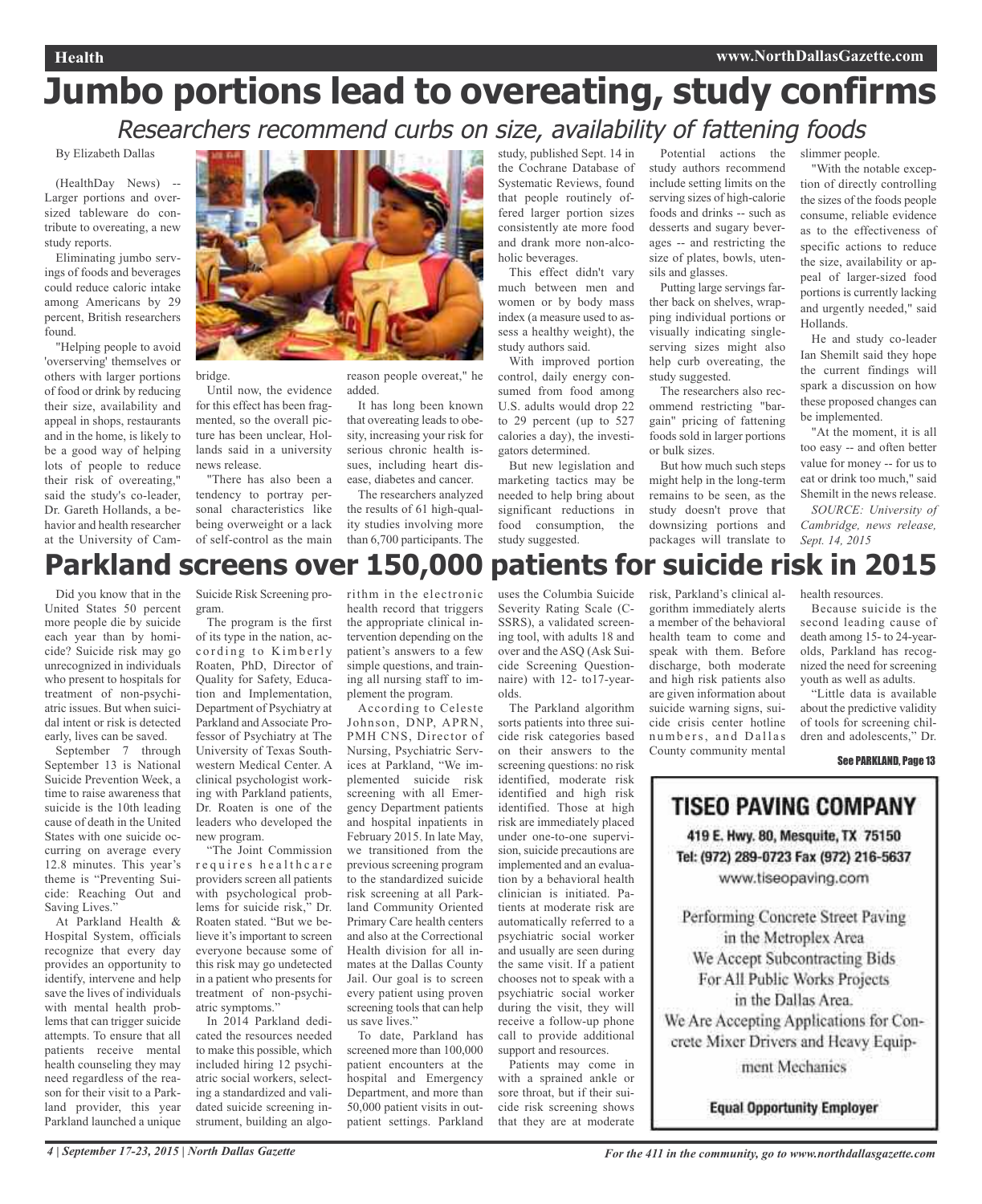## **www.NorthDallasGazette.com**

# **American Cancer Society making strides walk set for October**

Teams are forming for the 2014 Making Strides Against Breast Cancer of North Texas scheduled for Saturday, Oct. 24 at the University of Texas at Arlington.

The walk is open to the public, and teams can register for free online at MakingStridesWalk.org/North-Texas. The 5th annual North Texas event will begin at 9:30 a.m. on the UTA campus.

The American Cancer Society created Making Strides Against Breast Can-

cer community walks in 1993 to build awareness and generate funds to fight the disease across the nation. In that time, 10 million walkers have collected more than \$594 million and last year, nearly 4,000 walkers in North Texas raised

more than \$315,000. Breast cancer remains the most common cancer among women in the U.S. other than skin cancer, and is the second leading cause of cancer death. The American Cancer Society projects that in 2015, 234,190

new cases will be diagnosed and 40,730 will die from it. "We invite all of north Texas to our Making Strides Against Breast Cancer walk," said Casey Miller, ACS staff partner for the North Texas 5K. "It's a way to honor breast cancer sur-

vivors, and this year we're a part of UTA's parents weekend, which will add even more fun to this community event."

For more information contact Miller at 817-821- 7745 or casey.miller@cancer.org

# **Bloomberg Philanthropies awards grant to Dallas Black Dance Theatre**

Dallas Black Dance Theatre (DBDT) this week announced that it is a grantee recipient of Bloomberg Philanthropies' Arts Innovation and Management (AIM) program. Through the twoyear initiative, Bloomberg Philanthropies is providing \$30 million across 262 small and mid-sized nonprofit cultural organizations around the country to help strengthen their operational and programming efforts, including training in fundraising, audience development and board member engagement.

"DBDT is honored to be selected by the Bloomberg Philanthropies as one of the Dallas AIM grantee recipients," said Executive Director, Zenetta S. Drew. "The financial and operational



support available through this program will help DBDT further develop its capacity to reach and develop audiences as it prepares for its 40th Anniversary Season in 2016-2017."

The invitation-only program supports nonprofit cultural organizations based in six cities: Boston, Chicago, Dallas, Detroit,

Los Angeles and San Francisco. All organizations are locally or internationally recognized nonprofits that have been in existence for at least two years. The grantees are required to participate in a management training program; secure matching funds; ensure 100% board participation in fundraising; and maintain

up-to-date information in the Cultural Data Project, an online financial & data collection platform that assists arts organizations across the country to collect, learn from, and use data effectively.

The grants are unrestricted so that recipients can use them to address their greatest needs. DBDT

# **AUTHOR,** continued from Page <sup>1</sup>

had neglected to save some for me. It was at that moment that I began seeking God intently for answers as to why I felt so empty and broken and how to keep pushing forward."

"In 2014, after many years of dating and learning about what love isn't, God was preparing me to write a book on what love is…"

Camphor now has two books under her belt as she also served as one of the co-authors of a book by Nikki Woods, senior producer of the Tom Joyner Morning Show, entitled, "Shift: Twenty Women Share Stories of Strength, Courage and Succeeding Against the Odds" which is available on Amazon.

With the recent current events involving racial ten-

sion among several American cities, Camphor feels her book on unconditional love is apropos and believes it can serve as a message of hope and possible a catalyst for change.

"Those who hurt others ironically need love the most because they have learned to operate in what love is not…'Love: The Greatest Gift' not only shines light on loving thy neighbor and enemies, but teaches responsibly how to love those who are not so loveable," advises Camphor.

According to the author, readers will learn specific principles on what it means to practice and accept unconditional love. Some of those principles entail understanding love is not contingent on how

someone treats you or loves you back and recognizing unconditional love is not conditional on being perfect, but learning to see the beauty in those flaws.

Camphor hopes her book will set readers on a path to experience love the way she feels God intended it to be from the very start.

"Love starts with the Creator and then a healthy love of self. Only when you have come to know and understand those two loves can you truly love others the way God intended, unconditionally for a lifetime."

Camphor believes it is through the transparent stories she writes about in her book that readers will begin to experience as she states, "Great love that never fails."

On September 26, Cam-

phor will be in the Dallasarea to host a book launch event. The book launch will be from 4:30 pm to 7:30 pm at The People's Last Stand at Mockingbird Station, located at 5319 E Mockingbird Lane, Suite 210.

Paperback copies are available for purchase on Amazon and an electronic version can be purchased through Kindle. An autographed copy of the book, can also be purchased from her website at www.jacquelinecamphor.c om/books.html.

For more information about upcoming book touring dates or for other book promotional engagements , visit her website (jacquelinecamphor.com) or facebook page or email  $j$  a c que l i n e  $\omega$  j a c que linecamphor.com.

will use its two-year grant to develop audiences through increased community engagement efforts, including social media, digital marketing, and outreach programming.

The grant helps the company invest in the new position of communications and community engagement manager, who will strengthen DBDT's online presence and visibility in the community.

In addition, the company will assess and revamp its institutional and branding communications as it prepares to celebrate its 40th Anniversary.

DBDT Bloomberg Announcement | 2 Bloomberg Philanthropies is partnering with the DeVos Institute of Arts Management at the University of Maryland to develop curricula and conduct trainings for the AIM program in each city.

The comprehensive workshops engage organizations around activities that strengthen their longterm health and goals and include consultations and implementation support for arts managers and their boards.

# **KCRB LLC. provides general** contracting services throughout the Dallas-Fort Worth Metroplex.

We offer a variety of home improvement services that are customizable to each individual project:

- $C$ ustom Homes
- · Room Additions/ Conversions . Remodeling
- Commercial Damage Repairs
- Roofing
- Painting

Tesas Department of Housing & Community Affer Partner Ask about the First-Time Texas Home-Buyer Program up to \$8,000 down payment assistance option.

#### Over 25 years of industry experience CALL NOW 972-880-5100 www.kcrbllc.com



**Residential or Commercial Damage Repairs** 

KON LLC has all your resets sovered, from stationted remodels, to commercial damage restanting everything in between.

We<br>have its cally-sected and operated company with one  $\overline{B}$ <br>posterior in the value formula control and improved and contained of the<br>control we offer an interval of the section of the control of the<br>section of the sec variety of other projects. We pride surveives on the quality of our work at welf as our speech must be instanced up results. We look for word to beliefing helding relationship in the subsection and guarantee your antichlor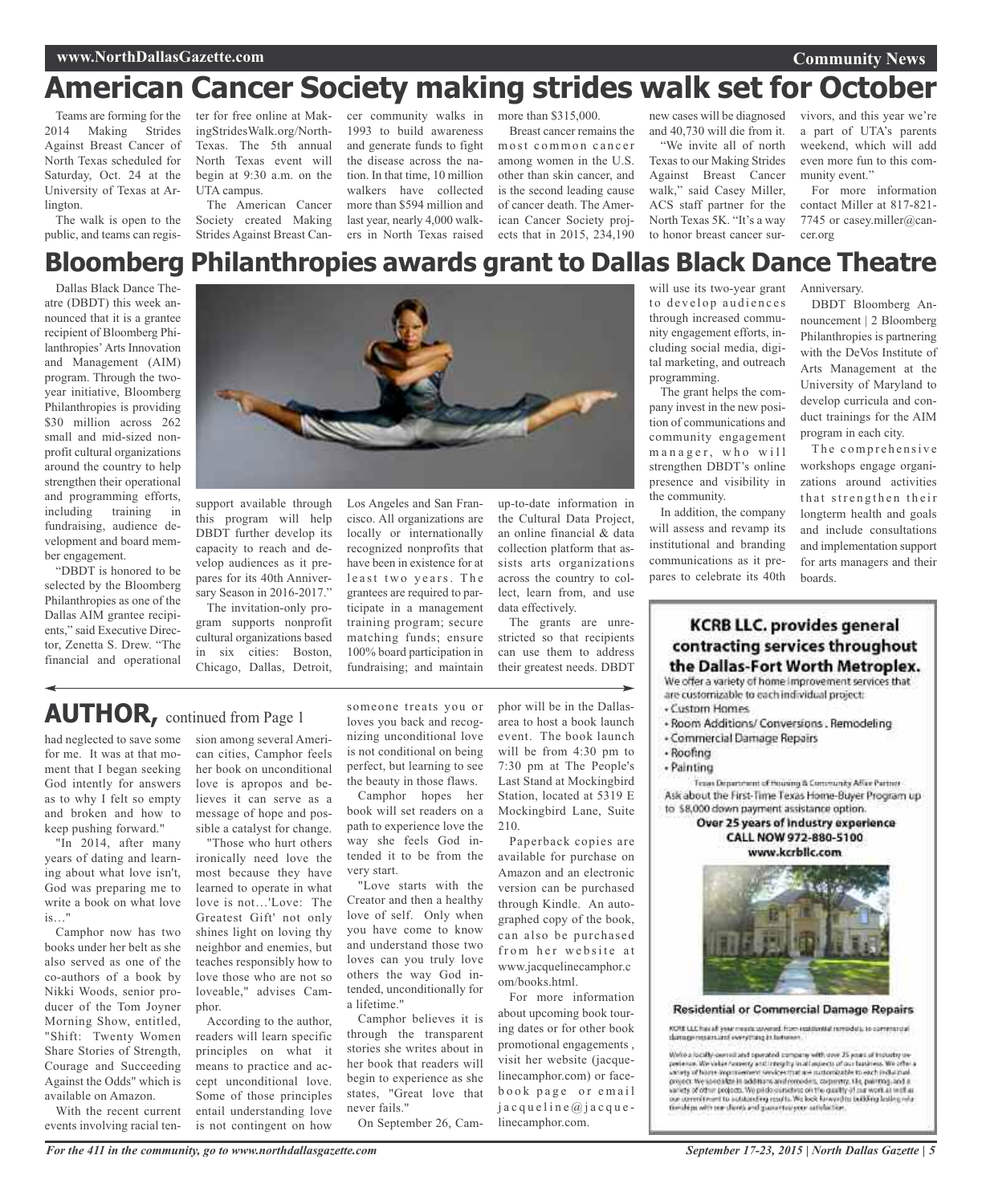## **Education www.NorthDallasGazette.com**

# **Irving student will not face charges for homemade clock**

Earlier this week, school resource officers at MacArthur High School were notified by the Irving ISD officials about a student in possession of a suspicious device.

The student showed the device to a teacher, who was concerned that it was possibly the infrastructure for a bomb. School resource officers questioned the student about his intentions and the reasons why he brought the device to school. The student said it was a clock.

Having no other information to go on, and taking into consideration the safety of the students and staff at MacArthur High School,



*This photo released by the irving Police Department shows the clock that was determined by school officials and police to appear suspicious.*

the student was taken into son is guilty of possessing a custody for possessing a hoax bomb. Under Texas law, a per-

hoax bomb if he possesses a device that is intended to cause anyone to be alarmed

or a reaction of any type by law enforcement officers.

"Following standard procedure the student was handcuffed for his safety and for the safety of the officers and was transported to a juvenile processing area of the police station," Irving PD said in a statement. "Recognizing additional facts were required, the student was released to his parents, so further investigation could be completed."

The follow-up investigation revealed the device apparently was a homemade experiment, and there is no evidence to support the perception he intended to create alarm. No charges will be filed and the case is con-

sidered closed.

"Obviously, we will review this as we do high profile incidents of any nature, but it evolved as it did as a matter of safety and an abundance of caution," Irving PD said.

"The Irving Police Department has always experienced an outstanding relationship with the Muslim community. We recognize situations like this present challenges, but we are committed to continuing to build a positive relationship."

The department said Chief Boyd planned to meet with the student's father later to answer his questions

The Easiest Way

to Sell a Car

HASSLE-FREE + FAIR PRICE

1-888-524-9668

and to help him understand more about how this process evolved.



KAWASAKI-- Z1-900(1972-75), KZ900, KZ1000(1976-1982), Z1R, KZ1000MK2(1979,80), W1-650, H1-500(1969-72), H2-750(1972-1975), S1-250, S2-350, S3-400, KH250, KH400, SUZUKI--GS400, GT380, HONDA--CB750K(1969-1976), CBX1000(1979,80)



**\$\$ CASH \$\$ 1-800-772-1142 1-310-721-0726**  usa@classicrunners.com

 $<$  1999-2035 Vehicles

 $\checkmark$  Hationwide Free Towing

Licensed - Professional

 $\checkmark$  Running or Not  $\checkmark$  Cash Paid on the Spot

# **SMU Tower Center, Latino Center for Leadership Development create new strategic policy institute**

On the first day of National Hispanic Heritage Month (Sept. 15), SMU's John Goodwin Tower Center for Political Studies announced it has formed a strategic academic partnership with the

Latino Center for Leadership Development (Latino CLD). The new Latino CLD-SMU Tower Center Policy Institute will identify and implement policy-focused solutions to the Latino community's most

pressing concerns, from educational and economic opportunities, to voting rights and immigration reform, to the under-representation of Latinos in elected and appointed roles at the federal,

state and local levels, as well as corporate boards.

As part of the unique partnership, the Latino CLD will provide SMU's Tower Center with \$900,000 over five

See SMU, Page 8

# **Students invited to Destination College seminar**

Students and parents are invited to discover the secrets of being accepted to America's finest colleges at "The Princeton Review: Getting In," the first in a series of seminars by Destination College designed to give high school students a competitive edge in applying to and paying for college.

The seminar will help answer important questions, including: What will get you into college and when should you prepare? How can you take control of the college search and not let it control you? How can you master the SAT and ACT? While the workshop is free, registration is required. To register, visitwww.collin.edu/ destinationcollege. For questions, call 972-377- 1772.

Destination College will host the seminar from 6:30- 8:30 p.m. on Tuesday, Sept. 22, in the Living Legends Conference Center at the Spring Creek Campus in Plano, 2800 E. Spring Creek Parkway. Please note that this workshop is not related to Princeton University.

Destination College is a Collin College initiative that helps high school students and their parents to get ready for college, no matter which institution they choose.

Other upcoming Destination College seminars include "The Magic of Storytelling: How to Write a Successful College Essay," 6:30-8 p.m., Tuesday, Oct. 6, and "Show Me the Money: Finding and Applying for Scholarships," 6:30-8 p.m., Tuesday, Oct. 20.

Both will be held at the Preston Ridge Campus Conference Center at 9700 Wade Blvd. in Frisco. A full list of seminars is available by clicking "Upcoming Events"atwww.collin.edu/destinationcollege.

# **Dallas ISD students named National Merit semifinalists**

Fourteen Dallas Independent School District students have been named semifinalists for the 2016 National Merit Scholarship Program.

According to the National Merit Scholarship Corporation, the National Merit Scholarship Program is an academic competition for recognition and scholarships that began in 1955.

High school students enter the National Merit Program by taking the Preliminary SAT/National Merit Scholarship Qualifying Test. Semifinalists are chosen based on their 2014 preliminary SAT scores.

Each year, 1.5 million students take the Preliminary SAT/National Merit Scholarship Qualifying Test.

The Dallas ISD semifinalists are:

**Booker T. Washington High School for the Performing and Visual Arts** Hennig, Elaine M.

**Science and Engineering Magnet School at Yvonne A. Ewell Townview Center** De Alba, Enrique

Fritz, Connor D. Graham, Calvin R.

Hamada, Caleb M. Johnson, Isys A. **Talented and Gifted**

**Magnet School at Yvonne A. Ewell Townview Center** Chan, Gabriella C. Johnson, Mikaela Mai, Ashley Q. Rao, Shicheng Reddy, Sindhu M. Siedell, William E. Somani, Aliya Truitt, Jennifer K.



Call Aviation Institute of Maintenance 800-481-7894

**CASHFCFCARS** 

## **CASH TODAY!!!** Fair Price Offer Foc Oil and/or Gas Royalty

Small "NET" Revenue Interest



**No Matter How Small** Fax Information To: 972-509-9058 Call: 972-432-5219 (Leave Message) Friail:

inquiries1909@gmail.com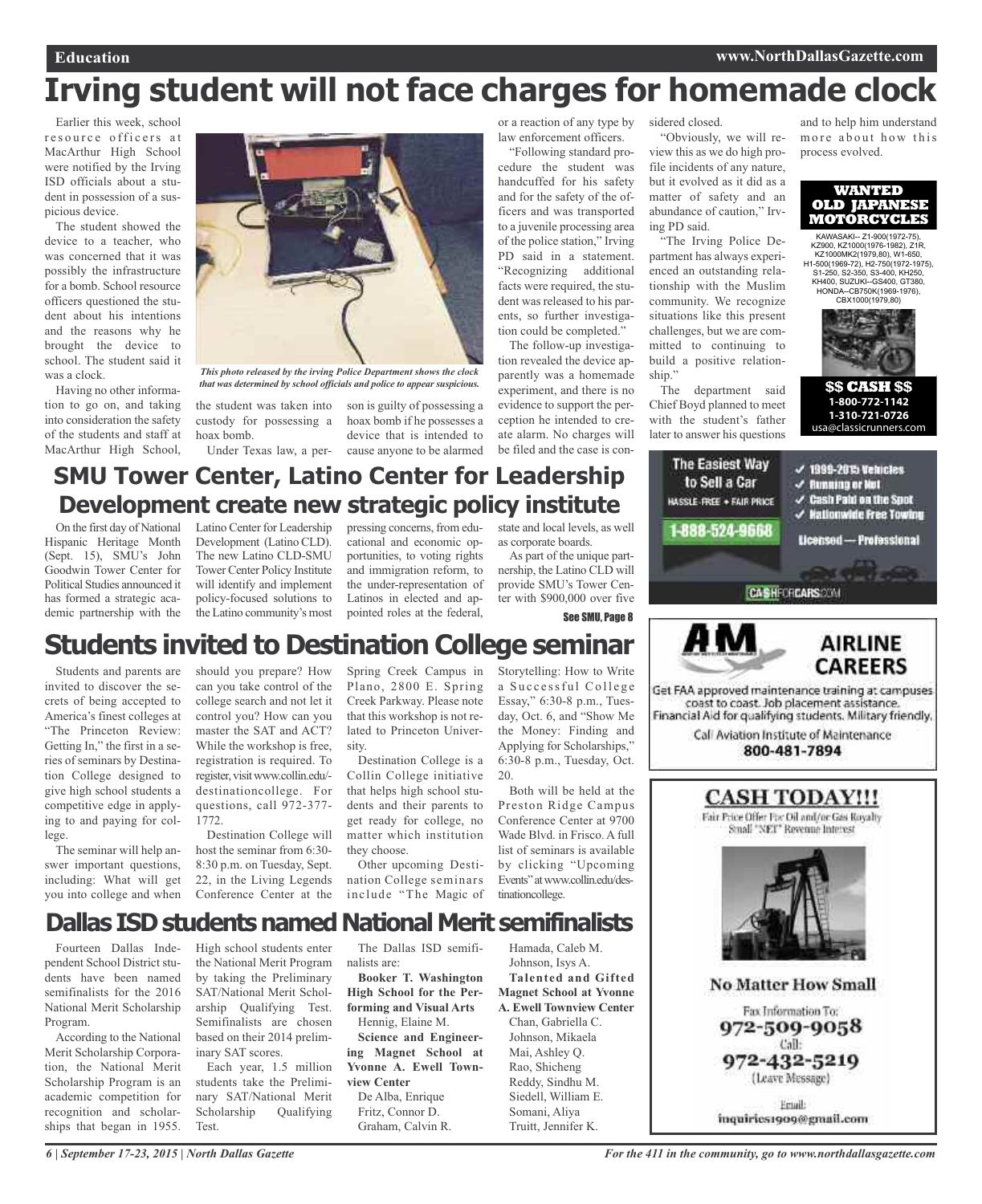# **www.NorthDallasGazette.com Community** Spotlight

# **Congresswoman Eddie Bernice Johnson participates in opening of Paul Quinn student-run agricultural farm**

This past Saturday, September 12, Congresswoman Eddie Bernice Johnson participated in the ribbon cutting ceremony at the student run agricultural farm at Paul Quinn College in South Dallas.

"I am proud of Paul Quinn and the initiative of these students," said Congresswoman Johnson. "This farm will supply the students and the community with many necessary fresh fruits and vegetables, and

allow students to have a direct hand in uplifting their local community" she said to a gathering of university officials, students, community members and students.

Paul Quinn College President Michael Sorrell applauded the Congresswoman for helping the college to secure funding from the U S Department of Agriculture to expand the farm which is located on the college's former football field. Joe Leonard, the USDA Assistant Secretary of Civil Rights, noted that the farm was an important part of the government 's interest and promotion of urban farming. This farm expansion by Paul Quinn is part of a larger national push to increase the availability of locally grown fruits and vegetables to urban communities that have decreased access to these fresh food alternatives.

The farm already supplies local restaurants and community residents with fresh fruits and vegetables, said

Elizabeth Wattley, the farm's manager. "Our students and community residents work together to make it a success. Among the farm's many customers are the Dallas Cowboys."

U.S. Representative Eddie Bernice Johnson is the ranking member of the House Committee on Science, Space, and Technology and the highest-ranking Texan on the House Committee on Transportation & Infrastructure.



*Congresswoman Johnson joined Paul Quinn president Michael Sorrell (l) and USDAAsst. Secretary of Civil Rights Dr. Joe Leonard(r)*

# **Garland Power & Light customers will pay less on Oct. 1**

Garland Power & Light customers will pay less for electricity starting Oct. 1, 2015. With residential customers using an annual average of 1300 kWh per month, consumers will see monthly bills decrease on

average from \$140.04 to \$130.29, for a savings of \$9.75 per month or \$117 per year.

"We're committed to providing reliable and competitively priced electric service to our customers. I'm

pleased to say that this 7% decrease keeps us competitive with offers seen in deregulated areas," said GP&L General Manager and CEO Jeff Janke.

The reduction in cost comes as GP&L lowers the

Recovery Adjustment Factor (RAF) component of the electric rate from \$0.0544 per kWh to \$0.0469 per kWh.

The decrease in the RAF reflects lower prices in the

ERCOT wholesale energy market attributable to low natural gas and wind power prices. GP&L's continued cost management activities and success in pursuing incremental revenue from ex-

panded endeavors also made the change possible.

The reduction is effective for residential and commercial customers whose electric rates contain the RAF component.









CONCERTS FREE WITH STATE FAIR ADMISSIO<br>COMPLETE CHEVROLET MAIN STAGE LINEUP AT BIGTEX.CO



**KROGER** Visit area Kreger Food Stores and save \$1.50 on general admission tickets.

DART GORASS Buy general admission tickets for just \$15 when<br>you use the DART GoPass mobile app.

**ONLINE** 

Order tickets in advance and save when you use coupon code Tex10 at bigtex.com.

SEPTEMBER 25 - OCTOBER 18

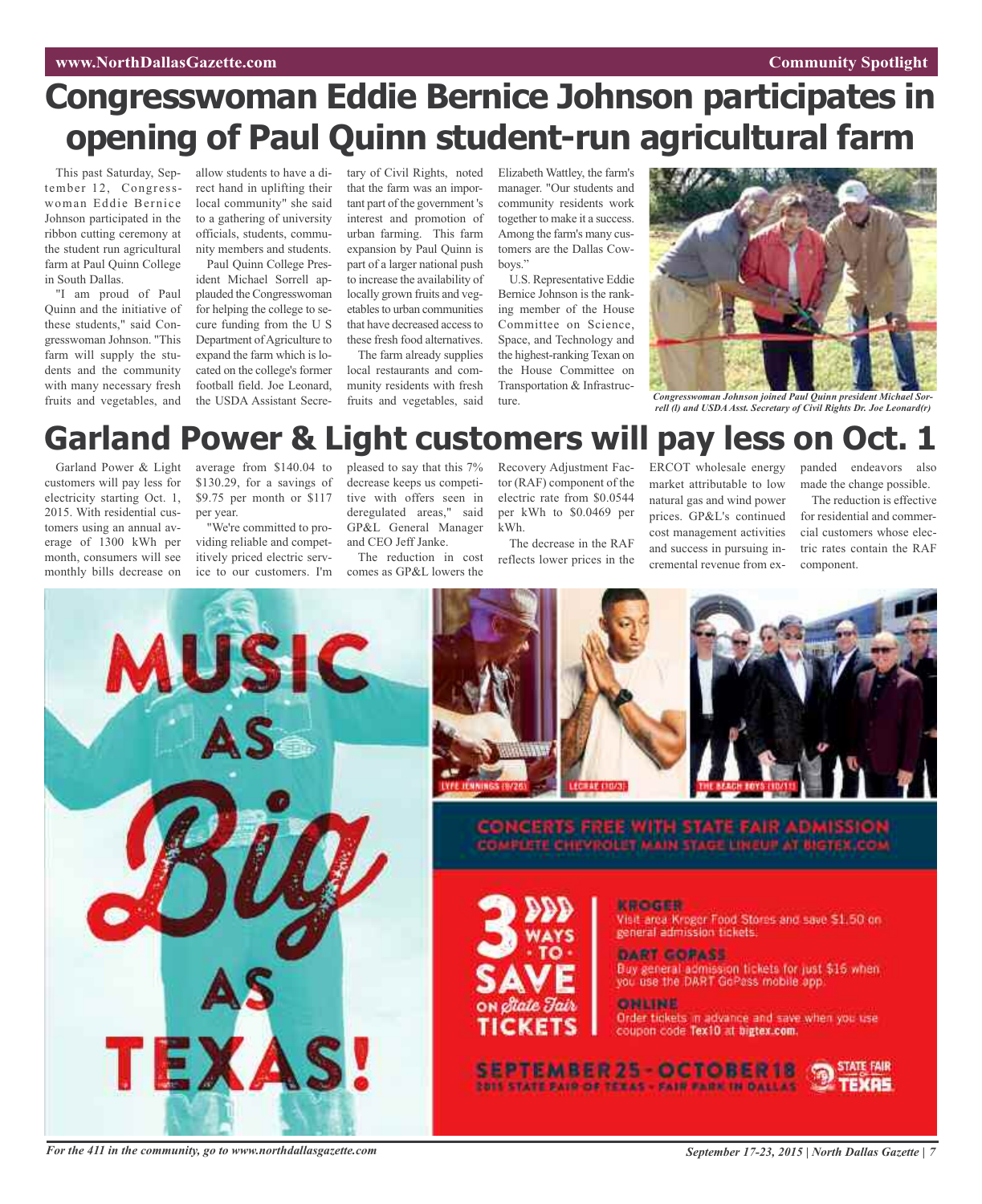# **Four tips to help couples keep the peace about money**

Money may not have the power to buy happiness, but it sure can stress us out.

In fact, a survey by the American Psychological Association pinpointed money as the leading cause of stress for Americans, with 72 percent saying they had felt at least some stress about money in the previous month.

What's more, about onethird of adults with partners said money is a major cause of conflict in their relationship.

Those survey results aren't necessarily surprising, but there's also no need to treat them as inevitable, says Cynthia Fick, author of the book "The Sisterhood of Money: The Art of Creating

**SMU,** continued from Page <sup>6</sup>

Wealth from Your Heart" (www.thesisterhoodofmoney.com).

"A lot of couples don't like to talk about money, but good communication can play a big role in reducing both the stress and the conflict," she says.

And it's also important for couples to remember that, regardless of who makes the most money or who handles the monthly bill paying, it's a partnership and both people need to be involved in financial decisions.

"A lot of couples simply don't make those decisions together," Fick says. "They don't talk things out, they don't try to understand their differing views about

**ATINO CENTER** 

Gite

spending and saving, so that creates a situation where trouble between them can start brewing."

Fick finds that many women feel less confident about their money acumen than do men, and so will cede financial decisions to their partner.

"Sometimes those negative beliefs come from traditional teachings that told women they were less capable of managing money," Fick says. "That's simply not true, so wives stuck in that thinking need to come to an understanding that money issues are not somehow beyond them."

She has these tips to help couples avoid cash-induced conflict.

"Just because your spouse's views about money are different from yours doesn't make that person wrong and you right," Fick says. "Sometimes different is just different." It's important to stay open to compromise and be willing to listen to the other point of view, she says.

• Accept your differences.

• Act as a team. You both have knowledge, experience and viewpoints to bring to the situation. Take advantage of that because when you work together you are stronger, Fick says. "Think of it this way," she says. "When both spouses are big savers, they might not have as much fun. When they are both big

"SMU is becoming a major presence in Latino-focused research and education," said Thomas DiPiero, dean of Dedman College. "It's also a propitious moment to bring new expertise and scholarship to bear both

spenders, they might put their future in jeopardy because they won't have enough savings."

• Don't wait for a crisis to talk. Discussions about financial matters are best held when heads are cool and no major problem has erupted that would set stress levels spiking, Fick says. "You can set a regular time to talk about your money situation so, hopefully, it will be a more relaxed atmosphere," she says.

• If necessary, seek help. The two of you don't have to go this alone, Fick says. If you need financial planning assistance, money management counseling or even relationship counseling, you should seek assis-

nationally and locally," he said, noting that the Dallas-Fort Worth region, with 7 million people, is the nation's fourth-largest population center, and growing rapidly. "Looking ahead, the success of this institute will

tance from a professional. That person can listen to the concerns of both spouses and offer advice from an objective and knowledgeable standpoint, Fick says.

*Cynthia Fick, author of the book "The Sisterhood of Money: The Art of Creating Wealth from Your Heart" (www.thesisterhoodofmoney.com), is an investment advisor with more than 28 years in the field of finance and investing.*

*Fick uses humor, honesty and expertise to challenge people to re-think their relationships to money and gain the financial life of their dreams.*

*She lives in Phoenix, Ariz., with her two teenage children and her Goldendoodle, Buddy.*

allow SMU and the Latino CLD to contribute vital public policy research while based in DFW — a U.S. political and economic center of gravity with strong global connections," DiPiero said.

> $\frac{F_{\text{anay}}}{F_{\text{anay}}}\frac{D_{\text{resas}}}{D_{\text{resas}}}$  $E_{ncouragedI}^{rms}$

OUR 2015-2016 SEASON!

understanding and dialogue about key societal issues The relationship between

pertise to focus on contemporary policy matters of major interest to this country's diverse, growing Latino community," said Joshua Rovner, director of studies at the Tower Center in SMU's Dedman College of Humanities and Sciences.

"As a hub for social-scientific issues, we will play a major role in cutting through the cacophony of numbers related to the Latino community, letting us take big issues and quickly drill down to ideas for thoughtful solutions and policy implementation," Rovner said.

The announcement of the new policy institute follows on the heels of the Tower Center's Sept. 8 launch of its new Texas-Mexico Program during Texas Gov. Greg Abbott's historic visit to Mexico.



years.The funding will allow the new policy institute to attract and engage scholars and thought leaders in an interdisciplinary think-tank, creating a framework to analyze and develop policy priorities, provide public forums and outreach, and support greater understanding and influence for the Latino community.

"America is in the midst of a fundamental, Latino-driven demographic shift," said Latino CLD founder and SMU alumnus Jorge Baldor '93, citing Pew Research Center reports that Latinos will represent about 30 percent of the U.S. population by 2060. "With the growing number of Latinos comes a reciprocal responsibility to lead," he said, adding, "Latino CLD is focused on developing the next generation of those leaders." (See "Research Findings," below.)

Center for Leadership Development and SMU are joining forces for a premier Latino policy institute. The research it produces will be an asset for policy makers, allowing for in-depth analysis and creation of policies that will improve the lives of people across Texas and throughout the nation," said Dallas Mayor Mike Rawlings.

The Latino CLD-SMU Tower Center Policy Institute will work in three major areas:

• Provide influential voices and data to support research on policy issues

• Offer two-year appointments for postdoctoral scholars who will research and publish their findings on public policy issues

• Provide research grants and public seminars to promote stronger community Based on the popular Rancy Nancy Inode, written by lane O'Connor Book & Lyrics by Susan Ditally, Music & Lyrics by Danny Abusch



*For the 411 in the community, go to www.northdallasgazette.com*

**The Musical**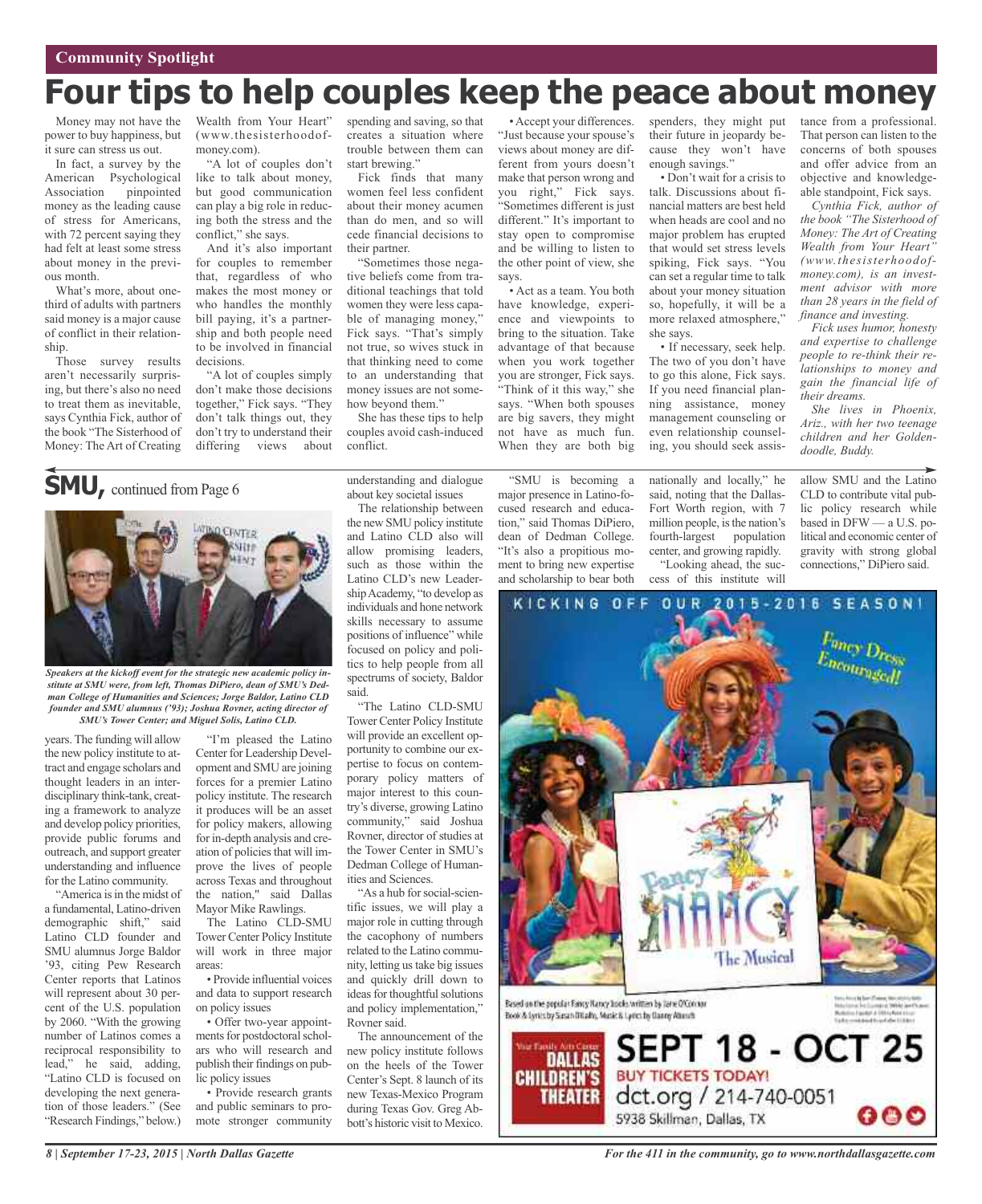# **Plano Balloon Festival to fill the northern skies this weekend**

This year marks 36 years of ballooning. At the In-Touch Credit Union Plano Balloon Festival, a spectacular three-day event begins at 4 p.m. Friday, Sept. 18 at Oak Point Park, 2801 E. Spring Creek Parkway.

This action packed weekend event offers something for everyone; entertainment on the FOX 4 Community Stage and KLUV Main Stage, Friday and Saturday evening glows, Saturday evening spectacular fireworks, special kids art activities in the Central Market Kids Fun Zone, and of course the kaleidoscope of colors provided by the 40 hot-air balloons.

The balloons will launch Friday at 6 p.m., Saturday at 7 a.m. and 6 p.m., and Sunday at 7 a.m. and 6 p.m. (weather permitting).

**B A L L O O N S** . . . T h e



major draw for the balloon festival will be the 40 magnificent, colorful, hot air balloons. Fun for all ages, are the special shapes that attend the festival. Special Shapes attending this year include: SpyderPig, Yellow Bird, Puddy Cat, Mr. Bup, High Jack, Beagle Maximus, High Kitty, and Old

Lady and the Shoe

**THRILLSEEKERS**...For the adventurous, the RE/MAX parachute team will perform Friday, Saturday, and Sunday afternoons at 5 p.m., jumping from their plane over the park and landing right in the middle of the launch field.

Friday and Saturday evening,

some of the balloons will provide a breathtaking sight as they inflate and glow after it gets dark. This is a must see!

**SPECTATORS**...Over the years, the Festival has grown in the number of balloons and in the special activities that are planned for spectators. Concerts will be provided Friday and Saturday evening. We will wrap up Saturday evening with our very popular spectacular fireworks show.

**RUNNERS**...Why not join in the Half Marathon, 5K or Family Fun Run?

Runner's will take off and seemingly float along the course after a one-of-akind start like no other. At 7 a.m., a balloon launch will fill the skies overhead for miles and miles making runners spirits soar.

The course will lead back

to the Festival grounds where the race bib earns the half marathon runner a fabulous hot breakfast, complements of Central Market.

Half marathoners can expect a great technical shirt, custom medal, and awesome winner's trophies. Again this year the male and female over-all winners will receive a custom designed winners ring.

These rings have been custom designed by Olschwanger Jewelry Deigns and will be presented at the awards ceremony. New this year for the 5K and 1K runners will be custom designed medals, along with a technical shirt, winner's trophy and hot breakfast after the race. Two additional complimentary tickets (race bib admits the runner) and parking (provided by the race bib) will be an incentive to bring your own cheering section. Register at www.planoballoonfest.org.

**FOOD**...Oh yes ... we have food. Literally something for everyone, and with the variety of items being served this year, no one should leave hungry. Thanks to the participation by local non-profit agencies, independent vendors, and sponsors we have everything you can imagine.

Young and old have much in common when they are enjoying the colorful balloons that will fill the skies over Plano, September 18, 19 & 20. Come make memories for your family.

For additional information please check out our website: www.planoballoonfest.org or follow us on facebook.



*Do you have an upcoming event? Contact NDG Entertainment at jbrewer@northdallasgazette.com*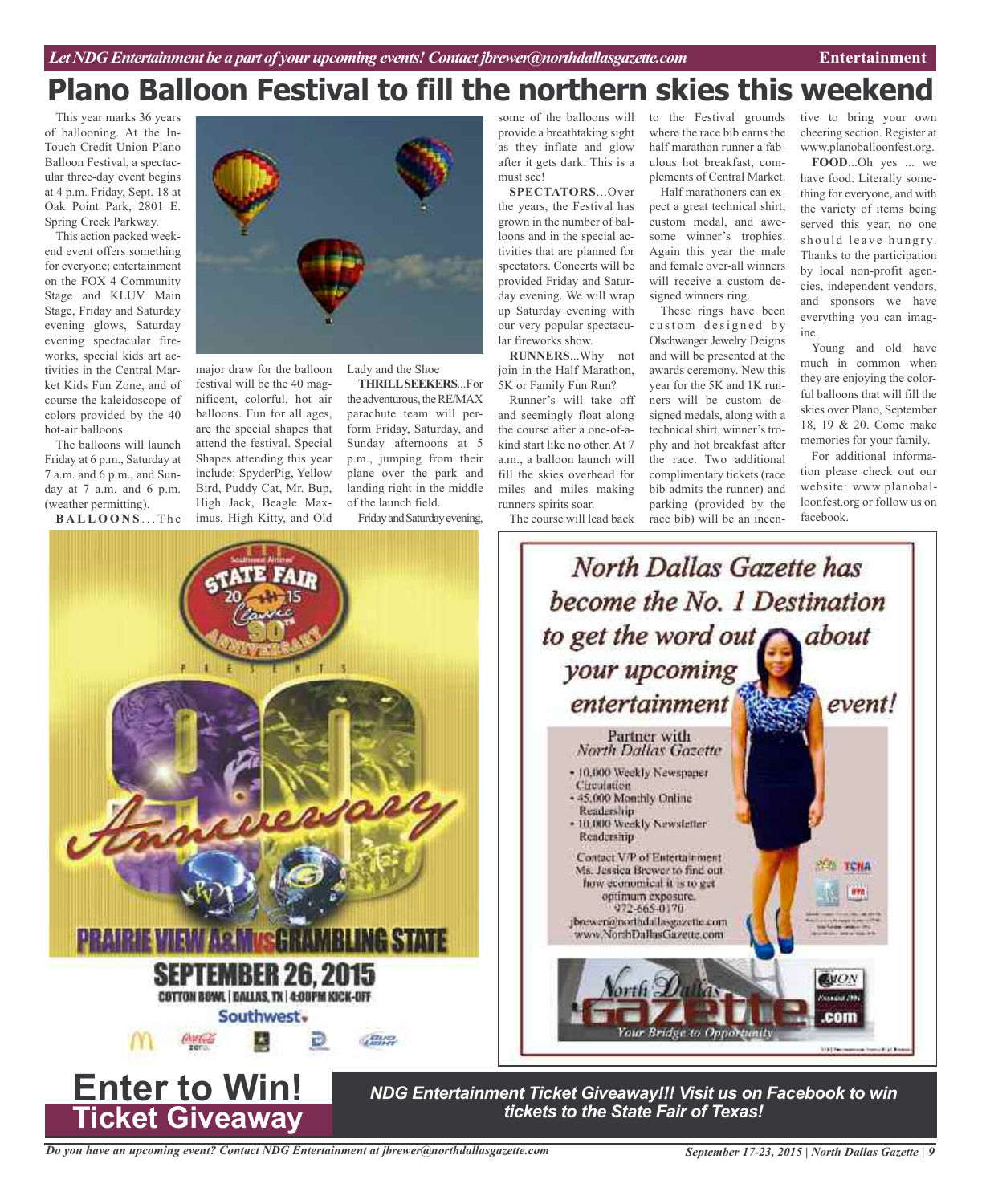**The legacy of the Southwest Airlines State Fair Classic**

*Classic game. He shares the 90*

*what he loves the most about the annual football game and events*



# **Contest winners recognized during FANCY NANCY run**

The Dallas Children's Theater (DCT) season opener *FANCY NANCY: THE MUSICAL* reminds us that we don't always get to be the star, but that everyone still gets a chance to shine when they do their best. The costume contest celebrates young artists of all skill levels who put their creative ideas on paper. DCT received 90 entries for the Mermaid and the Shark from the *Mermaid Ballet* and all these designs will be on display throughout the run of *FANCY NANCY: THE MUSICAL*,Sept. 18 - Oct. 25.

The two grand prize win-

ners are Alyssa Morales (Mermaid) and Claire Spigel (Shark). Alyssa is a 7th grader at Irma Rangel Young Women's Leadership School. Claire is an 11th grader at Booker T. Washington High School for Performing and Visual Arts.

Choosing two grand prize winners from so many creative entries was no easy task, but DCT Costume Designer Lyle Huchton and Production Director Nancy Schaeffer looked carefully through each anonymous entry.

All winners, including honorable mentions, were honored at an awards reception at DCT on July 31 as DCT released single tickets to *FANCY NANCY: THE MUSICAL* for sale. Nancy's refined etiquette is not enough to get her the lead role in the upcoming school play. She must summon the strength to forge ahead when a sudden turn of events casts her best friend as the lead.

*FANCY NANCY: THE MUSICAL* is based on the popular Fancy Nancy books by Susan DiLallo, with music & lyrics by Danny Abosch, written by Jane O'Connor. It is recommended for ages 5 and up Season ticket packages

are available now and can be purchased in packages of four to eight shows online at dct.org or by calling 214- 740-0051.

Win tickets to *FANCY NANCY* by staying tuned to the *North Dallas Gazette* online.





*By staying tuned to the North Dallas Gazette on social media, you can win FREE tickets to some of the hottest events going on in the DFW area!*

*At left (top) Shirley Hardin won free tickets to the 90th anniversary of the State Fair Classic featuring Grambling and Prairie View A&M.*

*(Bottom) Janice Jackson-Harris scored free tickets to the 36th annual Plano Balloon Festival taking place this weekend.*

*Don't miss your opportunity to win free tickets. Stay tuned to the North Dallas Gazette, and get ready to take in the sights and sounds of what is happening in allas!*







*NDG Entertainment Ticket Giveaway!!! Visit us on Facebook to win tickets to DCT's Fancy Nancy the Musical and DTC's Moutaintop.* **Enter to Win!**

*10 | September 17-23, 2015 | North Dallas Gazette*

*Do you have an upcoming event? Contact NDG Entertainment at jbrewer@northdallasgazette.com*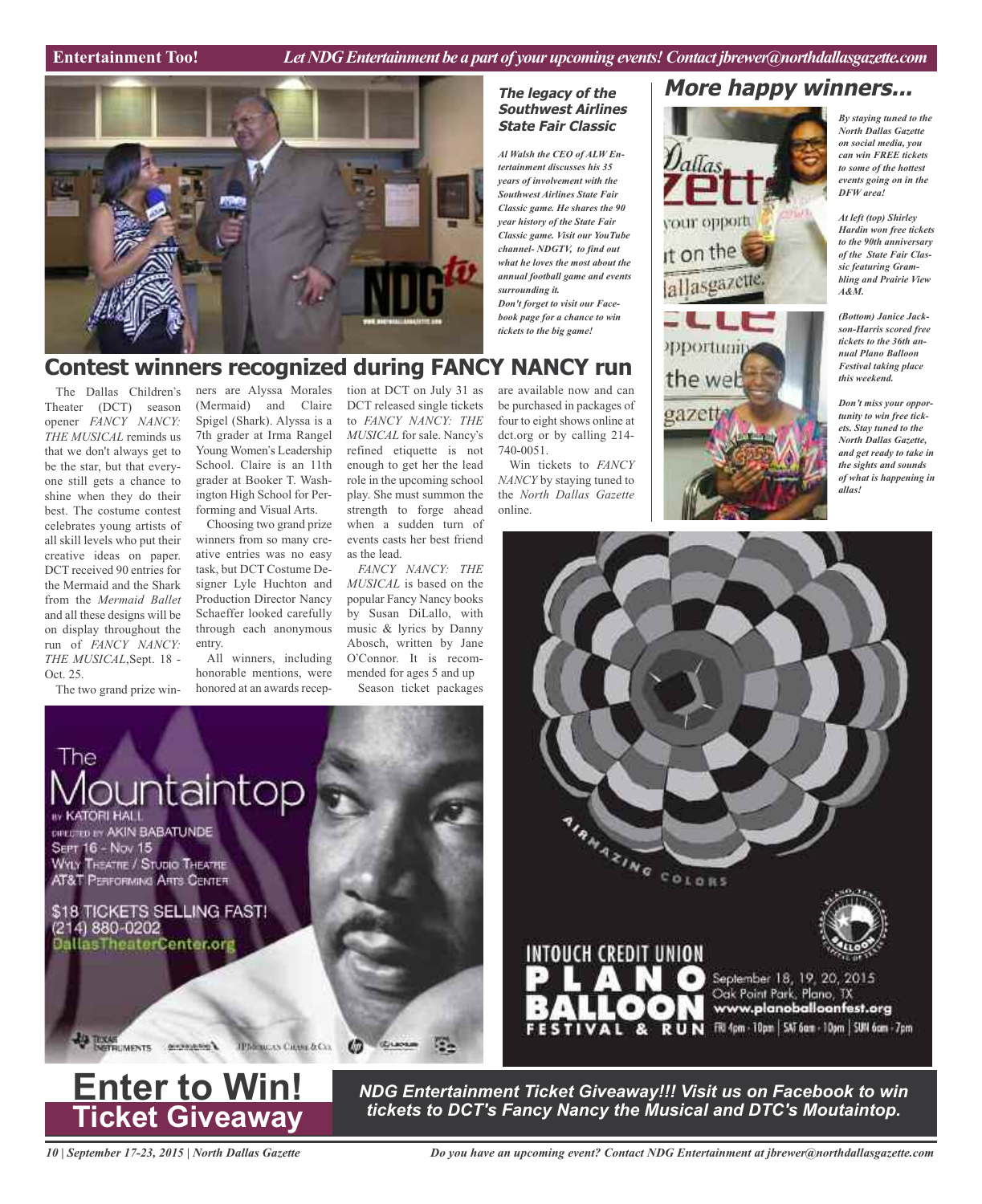## **Market Place**

# **Ten mistakes when going through Open Enrollment**

By Nathaniel Sillin

How much time do you spend reviewing your benefits before open enrollment each year?

If your answer is "not much," you're not alone. A recent survey by insurer Aflac says that 90 percent of Americans choose the same benefits year after year and that 42 percent forego up to \$750 annually by making poor choices.

Rushing through annual benefits updates or making such uninformed decisions in insurance, retirement or other workplace-based benefits are actually part of a bigger story. Open enrollment is just one part of an overall financial plan: Unfortunately, too many employees see it as the only financial planning they have to do all year.

In reality, a safe financial future depends mostly on the savings, investing and

spending decisions you make outside the workplace. As many employers are looking to shrink or discontinue the retirement and health benefits they offer, it's time to take a fresh look at open enrollment.

Here are 10 benefits mistakes you might want to avoid.

• Not having an overall financial plan. Your company may offer excellent benefits now. However, the Labor Department reports that average worker tenure at U.S. companies is only 4.6 years, so the biggest open enrollment mistake might be assuming your current benefits assure your financial future. It's important to work alone or with qualified advisors to determine the right work-based benefits as part of overall spending, savings and investment activities throughout your lifetime.

• Making choices at the last minute. Your benefits

are important and deserve time for consideration. Put your open enrollment dates on your personal calendar with a reminder a few weeks ahead of time to coordinate with qualified advisors if you have them.

• Forgetting to coordinate with your spouse or partner. Many employers are planning big changes to spouse/partner benefits. While the Patient Protection and Affordable Care Act (ACA) lets parents keep children on their health plans until age 26, more employers are instituting "spousal surcharges" or excluding spousal coverage altogether if they already have access to employer health insurance.

• Ignoring your state's Health Insurance Marketplace. Even if you have employer health insurance, things change. If you lose a job or cannot stay on your spouse or partner's health

We are not an

We Are

:ketsurance

Ticketsurance

Membership Card 184 450 091 11

**John Dor** 

To register, call or go online

1-844-500-9111

WWW.TICKETSURANCE.CO

Want to see what you can save? Go to, perhanciarsurance co

**Sy Ticketauran** 

plan, it might be worthwhile to familiarize yourself with your state's ACA-mandated health insurance marketplace ahead of time.

• Underestimating how big life events might affect your benefits. Salary changes, marriage, divorce, serious illness or starting a family are big signals to check your benefits, preferably well in advance of open enrollment. Think through every potential situation you might face and ask questions about how those changes might affect your benefit selections.

• Passing on flexible spending accounts (FSAs) and health savings accounts (HSAs). FSAs are workplace-based accounts that allow you to set aside money on a pre-tax basis to help you pay for healthcare and dependent care expenses during the calendar year. HSAs, if you qualify, also allow you to set aside

pre-tax dollars in a qualified investment or savings account for long-and-short term medical expenses not covered by insurance. They don't require you to spend out those funds every year. Your workplace benefits counselor, qualified financial advisor and Internal Revenue Service Publication 969 can assist with eligibility, types of accounts, contribution limits and tax issues associated with these choices.

• Leaving retirement selections unchanged. As the Aflac data indicates, many

individuals don't change their investment focus in self-directed retirement plans for years. That's why reviewing options in advance is essential. Overlooking wellness options. Many employers pay for exercise, cholesterol screenings, weight loss, smoking cessation, immunizations or related benefits that can make you healthier, save money and possibly lower health premiums.

• Bypassing transportation breaks. If you drive or

See OPEN, Page 12





*For the 411 in the community, go to www.northdallasgazette.com*

*September 17-23, 2015 | North Dallas Gazette |11*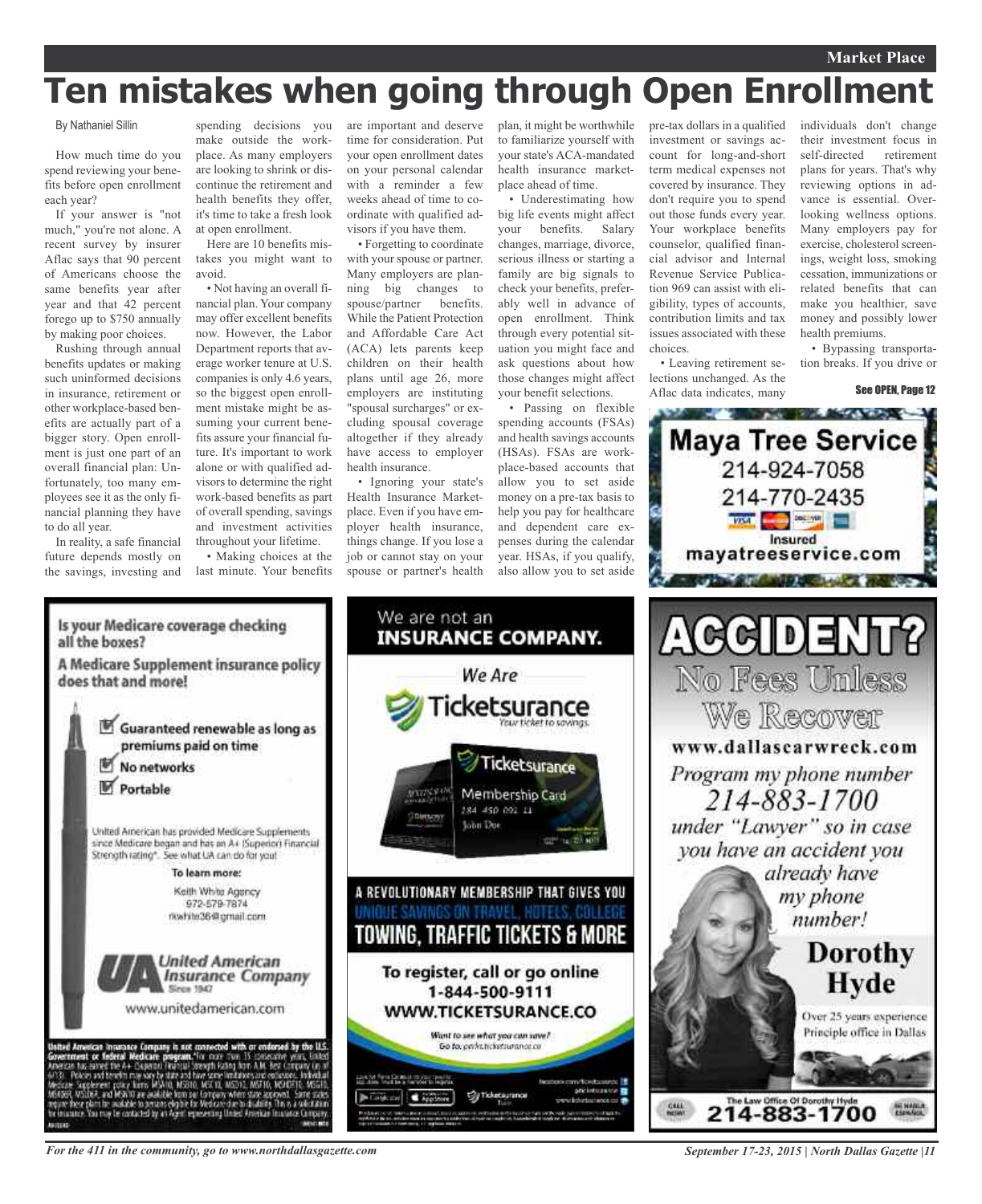# **DART offers special service to the State Fair**

Dallas Area Rapid Transit is the easiest way for family and friends to travel to the 2015 State Fair of Texas. DART Rail and Trinity Railway Express (TRE) passengers can simply transfer to Green Line trains showing "Fair Park," "Buckner" or "Lawnview" and ride to the front door from Sept. 25 through Oct. 18.

The two Green Line stations for fair attendees are Fair Park, located on Parry Avenue at the entrance to the fairgrounds, and MLK, Jr., located south of R.B. Cullum Boulevard and convenient to the Gate 6 en-

trance and the Cotton Bowl stadium. Extra Green Line trains will be available approximately every 15 minutes between Victory and Lawnview stations from 9:30 a.m. to 3:30 p.m. weekdays and 9:30 a.m. to 7:30 p.m. on weekends.

## **Special rail service**

DART is adding special rail service beginning Monday, Sept. 21, that includes: All Orange Line trips ex-

tend to Parker Road Station Red/Blue/Orange Lines have two-cars while Green

will use three-cars Green Line short service will be provided between Lawnview and Victory Sta-

# **OPEN**, continued from Page 11

take public or companysponsored transportation to and from work, you may qualify for specific discounts or tax deductions. IRS Publication 15-B covers these programs and how to use them most effectively.

• Forgetting education benefits. If an employer is willing to train you to advance in your career, don't pass it up. However, get advice on the possibility of tax liability for these benefits. Separately, check out employer-sponsored education grant or scholarship awards for you or your kids – that can be free money.

See DART, Page 16

tions from 9:30 a.m. to 3:30 p.m. Monday through Friday and from 9:30 a.m. to 7:30 p.m. on Saturdays and

Red and Blue Line service will have additional service after 7 p.m. Saturdays and Sundays for trans-

Trinity Railway Express (TRE) will operate on all four Sundays during the

A different schedule will be in place for the football game on Saturday, Oct. 10. Information can be found at www.DART.org/RedRiver-

Sundays

fer traffic

fair.

Bottom line: Open enrollment is just one piece of a well-organized financial puzzle. Make sure your employer provided benefits choices compliment savings, investing and spending decisions you're making on your own.



# **Same Day Move-In • GREAT Location!! (Dallas)**

STOP PAYING SO MANY FEES! Our rent is FULL SERVICE. We pay for utilities – electricity, heating, air conditioning, and janitorial services … it's all included! No "Plus-E" – No "CAM." NO PERSONAL OR BUSINESS FINANCIAL HISTORY REQUIRED! GREAT DEALS ON ONE-ROOM SUITES! --- STOP PAYING TOO MUCH RENT! (Just North of Downtown Dallas)

• Surveillance Camera • No Application or Application Fees • Five-Page lease - Short & Simple • Extremely Competitive Rates • Same-Day Move-In • Flexible Lease Terms • On-site Management, Maintenance, Leasing and Space Planning • Ample, Convenient Parking • No Credit Check • Beautiful Glass & architecturally unique Building! **Rent Starting at \$199 per month (9.99/sq.ft.)**

Office / Medical Space 1327 Empire Central (@ I-35 Stemmons Freeway) Dallas, TX 75247 (972) 432-5219

# CADNET/NORTH DALLAS GAZETTE **National and Local Classified Advertising Network**

To advertise call 972-509-9049 Email (ad for quote) opportunity@northdallasgazette.com

| <b>Health &amp; Fitness</b><br>VIAGRA 100MG<br>and CIALIS 20mg!                                                                                         | <b>FOR</b><br><b>CASH</b><br>CARS, Any Make                                                                                                                                    | $\circ$ of<br>tute<br>866-453- it<br>nance                                                                                                        | <b>Miscellaneous</b> Call Aviation Insti- singles right now! 4759<br>Mainte- Call LiveLinks. Try<br>FREE.<br>Call                                                                                   | <u>e de la compa</u><br><b>Wanted to Buy</b>                                                                                              | ADVERTISE to 10<br>Homes<br><b>Million</b><br>across the USA!                                                                                                |
|---------------------------------------------------------------------------------------------------------------------------------------------------------|--------------------------------------------------------------------------------------------------------------------------------------------------------------------------------|---------------------------------------------------------------------------------------------------------------------------------------------------|-----------------------------------------------------------------------------------------------------------------------------------------------------------------------------------------------------|-------------------------------------------------------------------------------------------------------------------------------------------|--------------------------------------------------------------------------------------------------------------------------------------------------------------|
| 50 Pills \$99.00<br>FREE Shipping!<br>100% guaranteed.<br>CALL NOW! 1-<br>866-312-6061                                                                  | Free<br>Model!<br>or<br>Sell it<br>Towing.<br>TODAY.<br>Instant<br>offer: 1-800-864-<br>5784                                                                                   | 6204<br><b>DISH TV Starting</b><br>(for 12)<br>mos.) at<br>SAVE!<br>Regular                                                                       | NOW: 1-888-909-<br>9905 18+.<br>at \$19.99/month DIRECTV Starting<br>\$19.99/mo.<br><b>FREE</b> Installation.                                                                                       | CASH PAID- up to<br>\$25/Box for unex-<br>pired, sealed DIA-<br><b>BETIC</b><br><b>TEST</b><br>STRIPS. 1-DAY-<br><b>PAYMENT.1-800-</b>    | Place your ad in<br>over 140 commu-<br>nity newspapers,<br>with circulation to-<br>taling over 10 mil-<br>lion homes. Con-                                   |
| VIAGRA 100mg,<br>CIALIS 20mg. 40<br>tabs +10 FREE,<br>\$99<br><b>Example 1</b> includes<br><b>FREE SHIPPING.</b><br>1-888-836-0780 or<br>Metro-Meds.net | <b>AVIATION Grads</b><br>work with JetBlue,<br>Boeing, Delta and<br>others- start here<br>with hands on<br>training for FAA<br>certification. Finan-<br>cial aid if qualified. | <b>FREE</b><br>About<br><b>SAME DAY Instal-</b><br>lation! CALL Now!<br>877-477-9659<br>Make a Connec-<br>tion. Real People,<br>Flirty Chat. Meet | Price \$34.99 Ask 2015 NFL Sunday<br><b>Ticket INCLUDED</b><br>(Select<br>Pack-<br>ages)!! FREE 3<br>months of HBO<br>SHOWTIME CIN-<br><b>EMAX starz. New</b><br>Customers Only.<br>CALL 1-877-634- | 371-1136<br>Wants to purchase<br>minerals and other<br>oil and gas inter-<br>ests. Send details<br>to P.O. Box 13557<br>Denver, Co. 80201 | tact Independent<br>Free Papers of<br>America IFPA at<br>danielleburnett-<br>ifpa@live.com or<br>visit our website<br>cadnetads.com for<br>more information. |

Reader Advisory: the National Trade Association we belong to has purchased the following classifieds. Determining the value of their service or product is advised by this publication. In order to avoid misunderstandings, s vertisers do not offer employment but rather supply the readers with manuals, directories and other materials designed to help their clients establish mail order selling and other businesses at home. Under NO circumstance send any money in advance or give the client your checking, license ID, or credit card numbers. Also beware of ads that claim to guarantee loans regardless of credit and note that if a credit repair company does business o phone it is illegal to request any money before delivering its service. All funds are based in US dollars. 800 numbers may or may not reach Canada.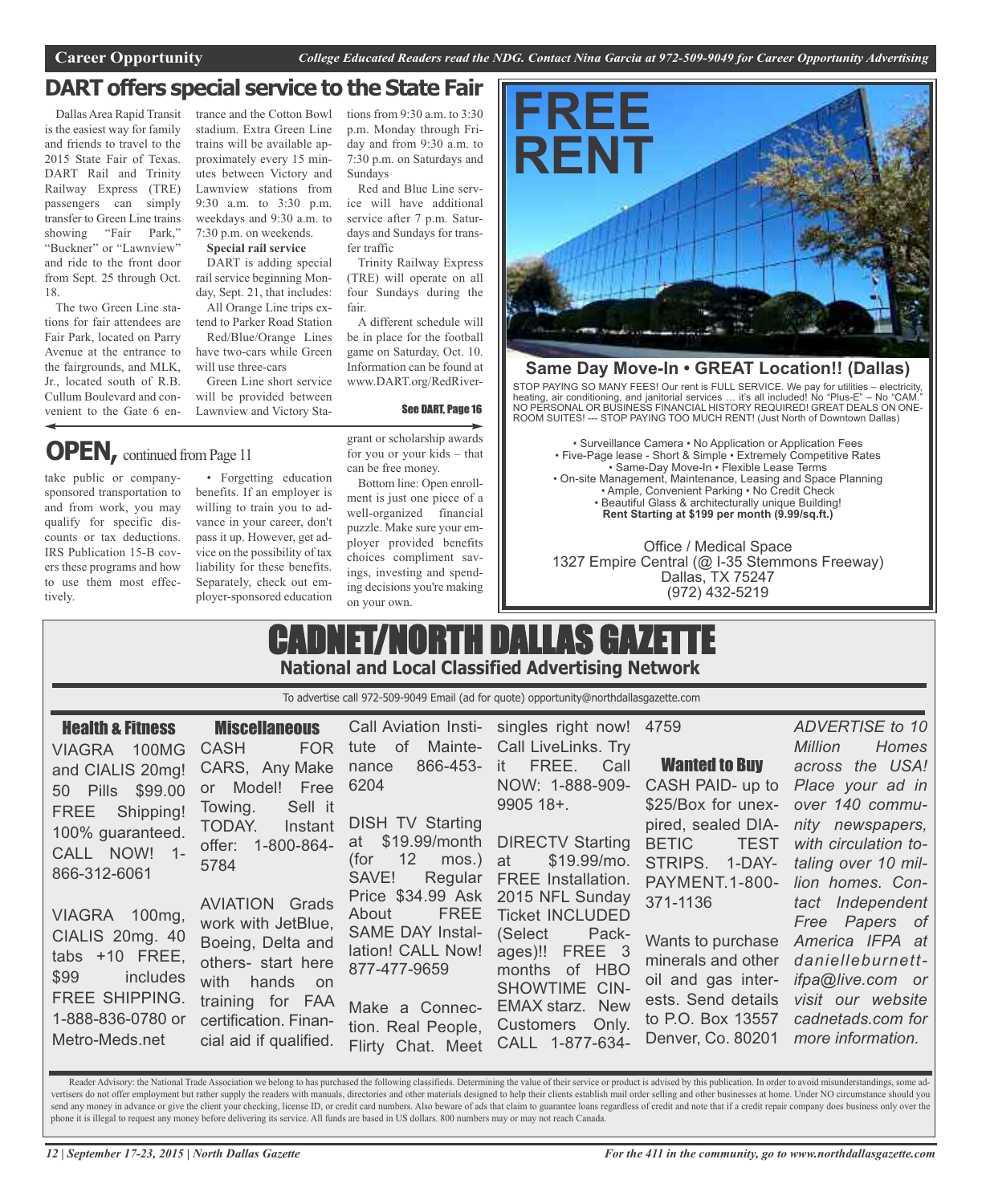# *On a quest for qualified candidates? Contact Nina Garcia at 972-509-9049* **Career Opportunity**

# **Dark money in politics threatens black interests**

integrity of our democratic self-government, as those with the deepest pockets can overwhelm other voices," the report said. "This financial influence leads to the needs and wants of corporations being prioritized and can skew important public policy outcomes, often in ways that perpetuate racial inequities."

The report noted that taxpayers foot the bill for government contractors who can then spend money on programs and lobbying efforts that do little to benefit

"Hundreds of billions of dollars in federal contracts, grants, loans, concession agreements, and property leases go to private companies that pay low wages, provide few benefits, and offer employees little opportunity to work their way into the middle class," the report said and because people of color make up a disproportionate share of

people of color.

By Freddie Allen NNPA Senior Washington Correspondent

#### WASHINGTON (NNPA)

– The explosion of "dark money" spent in the political system in the United States threatens racial equity in the United States making it harder for Blacks and other minorities to gain a foothold in the middle class and fully participate in the democracy, according to a recent report by Demos, a public policy group.

"Between 2007 and 2012, 200 of America's most politically active corporations spent a combined \$5.8 billion on federal lobbying and campaign contributions. [But] what they gave pales compared to what those same corporations got: \$4.4 trillion in federal business and support," the report said.

When the United States Supreme Court ruled that the First Amendment pro-

tections prevented the government from limiting nonprofits from making independent political contributions in the 2010 decision in Citizens United v. Federal Election Commission, voting rights advocates predicted a sea change in spending on elections.

The Demos report said that since the ruling, dark money flooded into the system and in 2016 it's only predicted to get worse.

Dark money is generally defined as funds given to nonprofit organizations to influence elections without the group disclosing the sources of the their funding.

The report said that political donations could influence lawmakers on a number of critical issues that have a significant impact on communities of color, including the minimum wage, paid sick leave and criminal justice reform.

"Secret corporate political spending threatens the

# PARKLAND, continued from Page 4

Roaten said. "The best available is the ASQ and we are currently screening all 12- to 17-year-olds for suicide risk using this instrument. We hope to eventually pilot standardized suicide risk screening for children under 12 as well."

So far, the suicide risk screening in the emergency department and inpatient units at Parkland has found 1.8 percent of patients to be at high risk and approximately 4 to 4.5 percent at moderate risk for suicide.

"To our knowledge we are the first big hospital system in the U.S. to implement a universal screening program for suicide risk and the data we are gathering will be significant for other organizations in the future," Dr. Roaten said. She and her colleagues will publish their findings in the near future.

"Experts know that suicidal crises tend to be brief," Dr. Johnson said. "When suicidal behaviors are detected early, lives can be saved. Anecdotally, we know that even within the first few days of implementing the screening program, we were able to intervene with patients at high risk."

Dr. Roaten added that most people who are depressed or suicidal will benefit from "just the fact that someone asked them about their feelings. By simply showing concern, we are probably saving lives."

Approximately 1 million Americans attempt suicide each year. It is estimated that 5 million living Americans have attempted to kill themselves. An estimated 4.8 million Americans are survivors of suicide of a friend, family member or

loved one. Mental illness, substance abuse, previous suicide at-

tempts, hopelessness, access to lethal means, recent loss of loved ones, unemployment and vulnerability to self-harm are just a few examples of risk factors. High self-esteem, social connectedness, problemsolving skills, supportive family and friends are all examples of factors that buffer against suicide and suicidal behaviors, according to mental health experts.

the low-wage workforce, they are directly impacted when companies argue against raising the mini-

The biggest players in the for-profit prison industry also seem to benefit from their relationships with elected officials, but current regulations prevent the public from knowing the full extent of their political ex-

Citing research by the Center for Responsive Politics, the report said that Corrections Corporation of America (CCA), The GEO Group, Inc. (GEO), and Management and Training Corporation (MTC) spent \$3.698 million on lobbying federal officials and the PACs and employees of these companies contributed \$552,636 to federal campaigns in 2014.

"But this may only be a fraction of what these companies have filtered into the

See DARK, Page 16

mum wage.

penditures.

For more information about Parkland, visit www.parklandhospital.com.

**TRUMP,** continued from Page <sup>3</sup>

this, in a pattern with which we are now familiar, irrespective of the facts. These "birther" arguments go hand-in-hand with his antiimmigrant of color stand, i.e., if you are not White, you are – at best – a guest in the U.S.

There is no question but that immigrants have an impact on the job market but

what has been going on for centuries is that businesses use new and vulnerable workforces as a way of trying to divide up the larger workforce. One hundred years ago, underpaid African American workers from the South were used accordingly by businesses in the North and Midwest in an attempt to undermine

*For the 411 in the community, go to www.northdallasgazette.com*

White-dominated unions. Many of these White workers, instead of organizing with Black workers against the antics of the employers, turned on the Black workers as if they were the problem. Trump, et.al., are trying to do the same thing today.

Jobs are not being moved to other countries (or to rural parts of the U.S.) by undocumented workers. They are being moved by

businesses that care more about the bottom line than they do the fact that you will be on the unemployrest of us fight like crabs in a barrel.

*Bill Fletcher, Jr. is the host of The Global African on Telesur-English. Follow him on Twitter, Facebook and atwww.billfletcherjr.com.*

**www.garlandpurchasing.com 972-205-2415** IRVING

**Attention Suppliers of Goods, Services and Construction Review Competitive Opportunities at www.bidsync.com**

**GARLAND** 

DO YOU WANT AN EXCITING AND REWARDING CAREER?

PURSUE A CAREER AS A POLICE OFFICER OR FIREFIGHTER!

- **Competitive wages** ٠
- Array of benefits
- **Education incentive pay**
- ...and more

SIGN UP TO TAKE THE CITY OF IRVING'S NEXT CIVIL SERVICE ENTRANCE EXAM. CALL (972) 721-2696 TO REGISTER.

The City of Irving does not discriminate on the basis of race, sex, religion, age, or disability in employment or the provision of services. www.chyofining.org

# **HELP WANTED**

#### **Office Administrative Support**

1) Process Weekly Invoices/New Ads and prepare for mail out (Quick Book Software)

2) Enter names and email addresses e-delivery

spreadsheet (Google doc) 3) Prepare weekly Subscriptions for mailing

print whole page label for subcription mailing (when needed)

- 4) Mail weekly invoices and tearsheets
- 5) Print invoices from Quickbooks
- Pull tear sheets for weekly billing
- 7) Enter payments in Quick books

develop summary/notes on customers preferences in receiving their bills/invoices

8) Print Affidavits (when required by customer)

- 9) Balance bank statement (P & L & Balance sheet)
- 10) Must have accounting degree or extensive knowledge of accounting/
- 11) Prepare year-end docs for CPA

#### **Collections:**

1) Develop collection summary spreadsheet (google

document)

2) Update collection summary speadsheet weekly

- (google document)<br>3) Make 30-document
- Make 30-day collection call 4) Mail out past due bills/invoices

5) Occasional meetings on status of accounts in collections

**Technical support and orientation:**

-Access off-site

-Quickbooks off-site

-Voicemail message system

**Call 972-432-5219, or email your resume to: inquiries1909@gmail.com**

**Schedule Negotiable: 4-10 hours weekly @ \$10.00 to 13.00 hourly**

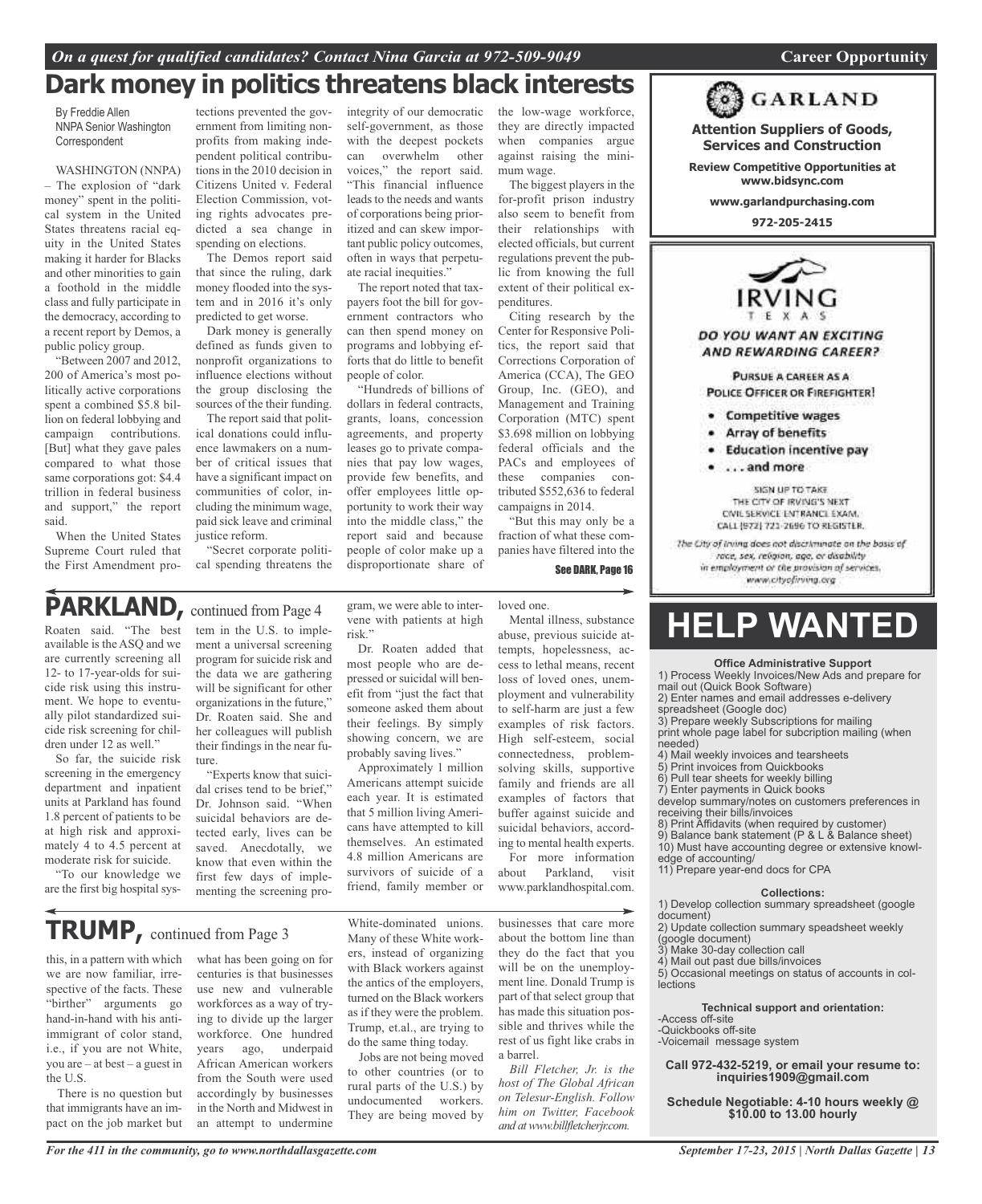## **AVENUE F CHURCH OF CHRIST IN PLANO**

**Mondays – Fridays** FECT, Inc. or email: AF-FECTxInc@aol.com for counseling services, resources and assistance for job readiness and training programs for individuals.

#### **September 20**

You are invited to join us for Bible Classes at 9:30 a.m.; Morning Worship at 10:45 a.m.; and don't forget to come back at 5 p.m. for our Iglesia de Cristo Services (the Word of God in Spanish)

## **September 22, p.m.**<br>You invited to join us for Tuesday's Talk at the church. Call the church for details.

**September 23, 7 p.m.** Don't miss Bible study as we worship and praise God for His blessings. Prepare to be encouraged by God's plan to grow.

Brother Ramon Hodridge, Minister of Education 1026 Avenue F Plano, TX 75074<br>972-423-8833 www.avefchurchofchrist.org

#### **BETHEL BIBLE FELLOWSHIP CARROLLTON**

 $\overline{\phantom{a}}$  , where  $\overline{\phantom{a}}$ 

**September 20, 9:45 a.m.** You're invited to our Sunday<br>Morning "Prayer and Meditation" followed by Morning<br>Worship Service at 10 a.m. See what God is doing through and with us; you will be blessed. Don't forget to come back at 5 p.m. for the Word of God in Spanish at our Iglesia de Cristo Services.

**September 20, 12 – 1 p.m.** How do you study the Bible? Join us for a new Bible<br>Study, Senior Pastor Woodson will teach a one hour series on "How to Study the Bible God's way." You don't want to miss this Bible Study Group.

**September 23, 7 p.m.** Join us in Wednesday's Prayer and Bible Study Class with Senior Pastor Dr. Woodson and/or Associate Pastor<br>Brenda Patterson teaching on<br>the subject of Spiritual Warfare. These are cool Topics<br>in Summer months. Learn what God says about critical issues and topics through the study of His word.

Dr. Terrance Woodson, Senior Pastor 1944 E. Hebron Parkway Carrollton, TX 75007 972-492-4300 www.bethelbiblefellow- ship.org

#### **BIBLE WAY COMMUNITY BAPTIST CHURCH**

**September 20, 7:35 a.m.** Join us this Sunday for our Praise and Worship Services and receive a blessing from God.

**September 23, 7 p.m.** You're invited to our Wednesday Bible Study to learn more about God's word and how it can lead and guide you.

Dr. Timothy Wilbert, Pastor 4215 North Greenview Drive Irving, TX 75062 972-257-3766 www.biblewayirving.org

#### **CHRIST COMMUNITY CHURCH IN RICHARDSON**

 $\mathcal{L}_\text{max}$  , where  $\mathcal{L}_\text{max}$  and  $\mathcal{L}_\text{max}$ 

#### **September 20, 8:45 a.m.**

**and 11 <b>a.m.**<br>You're invited to our Morning Services as we worship, honor and praise God for His blessings.

**September 23, 7 p.m.** Join us at 12 Noon with Rev. Viveca Potter teaching on the Word of God; come back at 6:45 p.m. for Corporate Prayer and stay for Senior Pastor Autry at 7:30 p.m. teaching the Word of God. Our youth will come for Food and Fellowship at <sup>7</sup> p.m. followed by Bible Study at 7:30 p.m.

Dr. Terrence Autry, Senior Pastor 701 Centennial 972-991-0200 Richardson, TX 75081 w w w.Ch rist c ommu n ityrichardson.org

#### **FELLOWSHIP CHRISTIAN CENTER CHURCH IN ALLEN "The Ship"**

 $\mathcal{L}_{\text{max}}$  , where  $\mathcal{L}_{\text{max}}$ 

## **September 20**

Join us as we praise and wor-<br>ship God at 8 a.m. in the Joy-<br>cie Turner Fellowship Hall, 200 West Belmont Drive in Allen; followed by our Worship Services at Bolin Ele-<br>mentary School in Allen, Texas 75002 and bring some-<br>one with you; you will be blessed.

**September 23**<br>You're invited to our Wednesday's 12 Noon-Day<br>Live Prayer and Bible Study and/or our Wednesday Night<br>Live Prayer and Bible Study at 7 p.m. to learn more about God's Word at the Joycie Turner Fellowship Hall, 200 West Belmont Drive in Allen. Be encouraged by God's plan for your maturity and His glory; and most of all, be prepared to grow.

#### **September 27, 7 p.m.** Calling all youth! Every 4th Sunday we host Hype Sunday Worship at our Administration Building, 200 W. Belmont Drive in Allen, TX 75013. Don't be guilty of missing out on the wonderful and exciting way we worship

a.m.

up.

our growth.

Dr. Tommy L. Brown Senior Pastor 9550 Shepherd Road Dallas, Texas 75243 214-341-6459 www.nmzb.org

**September 23, 7 p.m.** Join us in Wednesday's Bible Study class; you will learn what God has to say to us for

\_\_\_\_\_\_\_\_\_\_\_\_\_\_\_\_\_\_\_\_\_\_\_ **SHILOH MBC IN PLANO September 19** Join us for Steps for Shiloh Scholarship Walk-a-ton. SHOUT's Annual Steps for Shiloh Scholarship Walk-aton will be at Bob Woodruff Park in Plano. These steps help to provide scholarships to our future graduating seniors. The first 100 registrants will receive a t-shirt. Please stop by the Fellowship Hall after worship service to sign-

**September 20, at 8 a.m. And/or 11 a.m.** Come and worship with us this Sunday, God will greet us and bless us with words of wisdom as He leads and

God and thank Him for His

blessings.

Dr. W. L. Stafford, Sr., Ed. D. Senior Pastor 5705 Cheyenne Drive at Bolin Elementary School in Allen 75002 for Sunday Morning Worship and the Admin. Building Address is 200 W. Belmont Drive Allen, TX 75013 972-359-9956 www.theship3c.org

#### **MT. OLIVE CHURCH OF PLANO (MOCOP)**

\_\_\_\_\_\_\_\_\_\_\_\_\_\_\_\_\_\_\_\_\_\_\_

**September 20, 10 a.m.** Join us for our Sunday Worship Service as we praise and worship God for His Honor and His glory.

**September 23, 7 p.m.** You're invited to our Wednesday's Bible Study class; you will learn what God has to say to us. Come to be encouraged by God's plan for your spiritual growth and His glory.

Pastor Sam Fenceroy Senior Pastor and Pastor Gloria Fenceroy 300 Chisholm Place Plano, TX 75075 972-633-5511 www.mocop.org  $\overline{\phantom{a}}$  , where  $\overline{\phantom{a}}$  , where  $\overline{\phantom{a}}$  , where  $\overline{\phantom{a}}$ 

#### **MT. PISGAH MISSIONARY BAPTIST CHURCH**

**September 20, 9:45 a.m.** You are welcome to join us for our Sunday morning worship service as we praise and worship God.

## **September 21**

Join us for our Intercessory Prayer Ministry and our Monday's Conference calls.

## **September 23,**

**at 6:30 p.m.** Join us for Wednesday's Prayer and Worship come and hear what God has to say to us.

R. W. Townsend, Senior Pastor 11611 Webb Chapel Road Dallas, TX 75229 972-241-6151 www.dallasmtpisgah.org

#### **NEW MOUNT ZION BAPTIST CHURCH**

 $\overline{\phantom{a}}$  , where  $\overline{\phantom{a}}$  , where  $\overline{\phantom{a}}$  , where  $\overline{\phantom{a}}$ 

**September 20** You're invited to join us for Early Morning Services at

7:30 a.m., followed by Sunday School at 9 a.m. and Morning Worship at 10:30 guide us in all truth and righteousness.

**September 23, 7 p.m.** You're invited to our Wednesday's Bible Study to learn more about God's Word. Come and be encouraged by God's plan for your maturity and growth; and, it's all for His glory and His honor.

**September 26, 8 a.m.** You're invited to our Connected4Life Marriage Conference. There will be a Continental breakfast, lunch, and childcare will be provided. For information call the church or email connect4life@smbcplano.org.

Dr. Isaiah Joshua, Jr. Senior Pastor 920 E. 14th Street Plano, TX 75074 972-423-6695

## **Church Happenings www.NorthDallasGazette.com**

www.smbcplano.org  $\overline{\phantom{a}}$  , where  $\overline{\phantom{a}}$  , where  $\overline{\phantom{a}}$  , where  $\overline{\phantom{a}}$ 

#### **THE INSPIRING BODY OF CHRIST CHURCH**

## **September 20, 7:30 and/or 11:30 a.m.** You're invited this Sunday as

we praise, worship, honor and magnify God's Holy name.

September 21, 7 p.m. Join us in Monday School as we learn what God has to say to us.

September 25, 7 p.m. All men are invited to join us for Men's Fellowship night. Come and grow with us.

Pastor Rickie Rush 7701 S Westmoreland Road Dallas, TX 75237 972-372-4262 www.Ibocchurch.org



www.IRSsafe.com

NDG now has a "Special Advertising Package" for churches and non-profit organizations that need to let the community know about your Special Event.

# Opportunity You Can Measure...

## **Church Events**

- Church Anniversary
- Pastor's Anniversary
- Women's Day

• Men's Day

- (Concerts) • Special Events
- 

• Fundraisers

(Personal or Community)

**Non-Profit Org. Events**

# Special Rate \$199

(Black & White, per insertion) Ad size - 4.905" x 6" (Quarter Page, B&W) (NOTE: Color Ad \$75 extra per inserion)

Production disclaimer - NDG ad meake-ready is not included in promotion. Layout/production of "copy ready" ad will be a nominal extra cost.

E-mail ad copy to: Marketing@NorthDallasGazette.com or call our Marketing Department today!





*For the 411 in the community, go to www.northdallasgazette.com*

*14 | September 17-23, 2015 | North Dallas Gazette*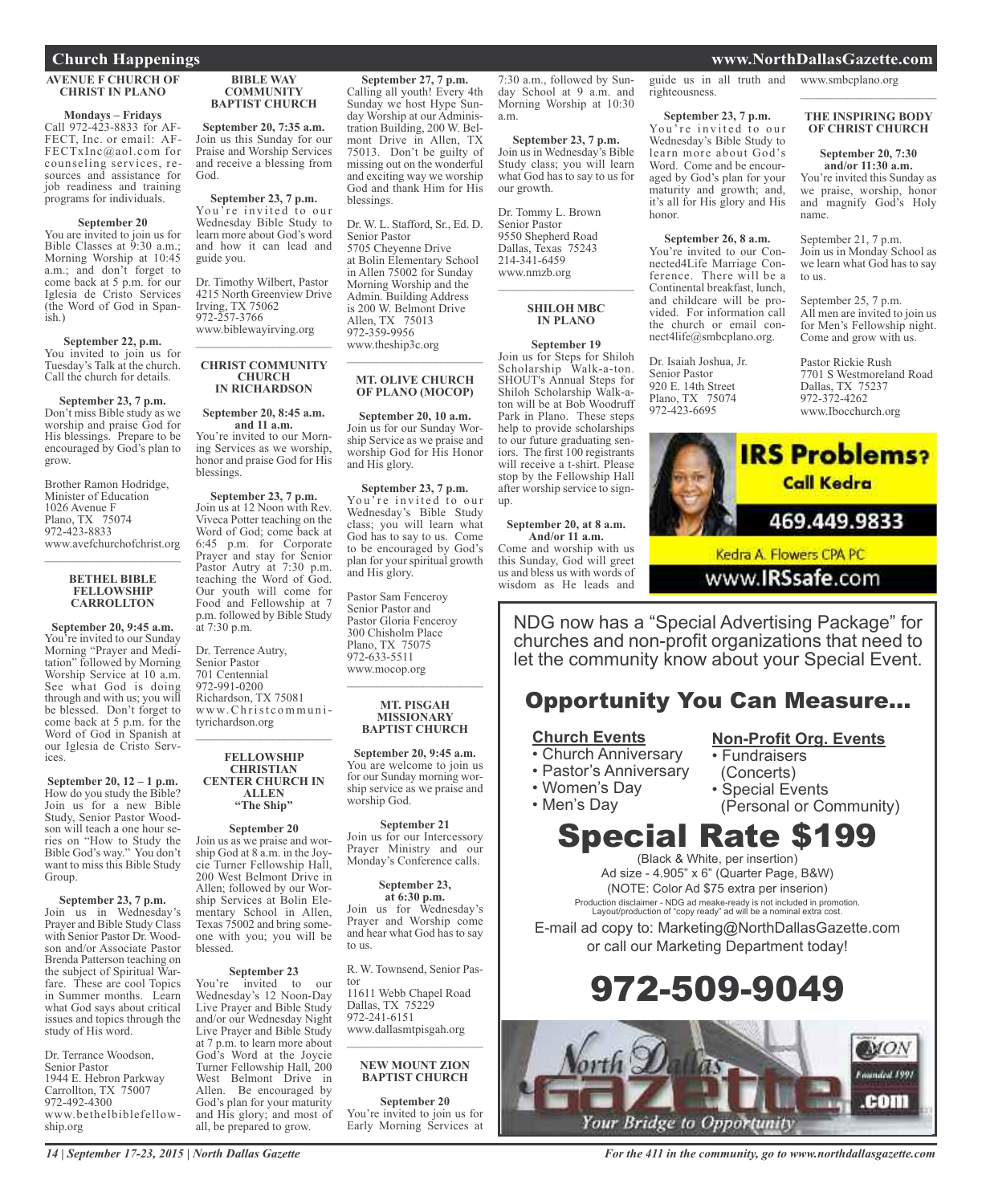# **Changing Besetting Habits-The \$10 Challenge**



*Send email to: businessoffice@ northdallasgazette.com to sign up for Sister Tarpley's weekly electronic newsletter.*

Jesus replied, "I tell you the truth, everyone who sins is a slave to sin." - John 8:34.

This story was once told to me. "I hate being late," my friend lamented. "It has been a problem for me all my life." "Do you really want to change that?" I asked. "Yes, I do."

"All right then; every time you are late to work or anywhere else where you have committed to be at a particular time you must give me \$25."

"No way, my friend said!" My friend responded, "I would go broke! But I will do \$10." "All right, \$10 it is. It has to be a large enough amount of money for it to



In the first week, I got only \$10 from my friend. The next week, I got \$20. The third week, I got nothing.

By the fifth week, my friend had changed a lifelong habit that had hindered her all her life.

In order for my friend not to be resentful of me for the money she had to give, we put it in a jar to be given to some other Christian cause. This ensured my motive was only for her best interest.

Some people reading this column may be saying that it is legalism; but for my friend it was freedom from this habit.

For the first time she had some means of changing a behavior that had caused her problems in relationships and her own work habits.

Psychologists tell us that it takes 21 days to form a habit. So, if you need to change some habit, you need to be actively engaged in that new behavior at least 21 days.

My friend needed help to change a habit she didn't like about herself. It took another individual to hold her accountable, and it took a potential loss of something to provide the added incentive.

A successful businessman was experiencing a difficult marriage. When counseling the couple over dinner one night, a friend of mine noticed that the man often criticized his wife.

After further counsel it was determined the man simply could not love his wife. My friend asked him if he truly wanted to see change in his marriage. When the man said he did, my friend said, "Every time you criticize your wife you must agree to give me \$100."

This man was well-off

*Mr. Irvin Ashford Jr, is Senior Vice President of Corporate and Public Affairs, Director of Community Development and External Affairs for Comerica Bank and a major sponsor of Carrollton's Jubilee of Cultures Annual Event in September.*

and needed substantial incentive to change his behavior. After the man rebelled and retorted, he agreed in front of his wife.

Afew weeks later a report came back that things were changing. This man did not want to write any checks to my friend. Although it was a competitive game to the man, it was also yielding some positive changes in his marriage.

He began to acquire the habit of avoiding criticism of his wife, which was killing her spirit.

What are the habits that keep you from becoming all

that God may want you to become? Do you desire to change enough to be accountable in a way that it costs you something when you fail?

"And do not swear by your head, for you cannot make even one hair white or black. Simply let your 'Yes' be 'Yes,' and your 'No,' 'No'; anything beyond this comes from the evil one." - Matthew 5:36-37.

Ask a friend, a family member to hold you accountable in an area that needs change. You will find new freedom as you conquer old besetting habits.



**Shiloh Missionary Baptist Church**





**Isiah Joshua, Jr. Pastor**



*SMBC: A church Focused on Excellence while Teaching the Word, Preaching the Gospel, Reaching the World*

**Worship Times: 8 and 11 a.m. Sunday School: 9:45 a.m. Mid-week: Wednesday at 7:00 p.m. Youth Church: Every 3rd, 4th, and 5th Sunday at 10:45 a.m. AWANA: Wednesday at 6:30 p.m. Contact Information: 972-423-6695 www.smbcplano.org**



*Ramon Hodridge, Minister*

**Early Sunday Morning ......................8:00 am Sunday Bible Class...........................9:45 am Sunday Morning Worship...............10:45 am Evening Worship...............................3:00 pm Iglesia de Cristo Services ................5:00 pm Wednesday Bible Class....................7:00 pm**

Avenue F Church of Christ 1026 Avenue F • Plano, TX 75074 972-423-8833 www.avefchurchofchrist.org

*Radio Program @ 7:30 am on KHVN 970 AM Sunday Mornings*

Second Keybeardist Needed: Please Call For Into



*For the 411 in the community, go to www.northdallasgazette.com*

300 Chishoim Pl. Plano, TX 75075 972-633-5511 Answers you need, Hope for today is waiting for you... · Sunday School for all ages 8:30 am · Sunday Morning Prayer  $9.30$  am · Sunday Service  $10:00$  am

291,

**MT. OLIVE CHURCH OF PLANO** 

· Wednesday Night Service 7:00 pm

Pastor